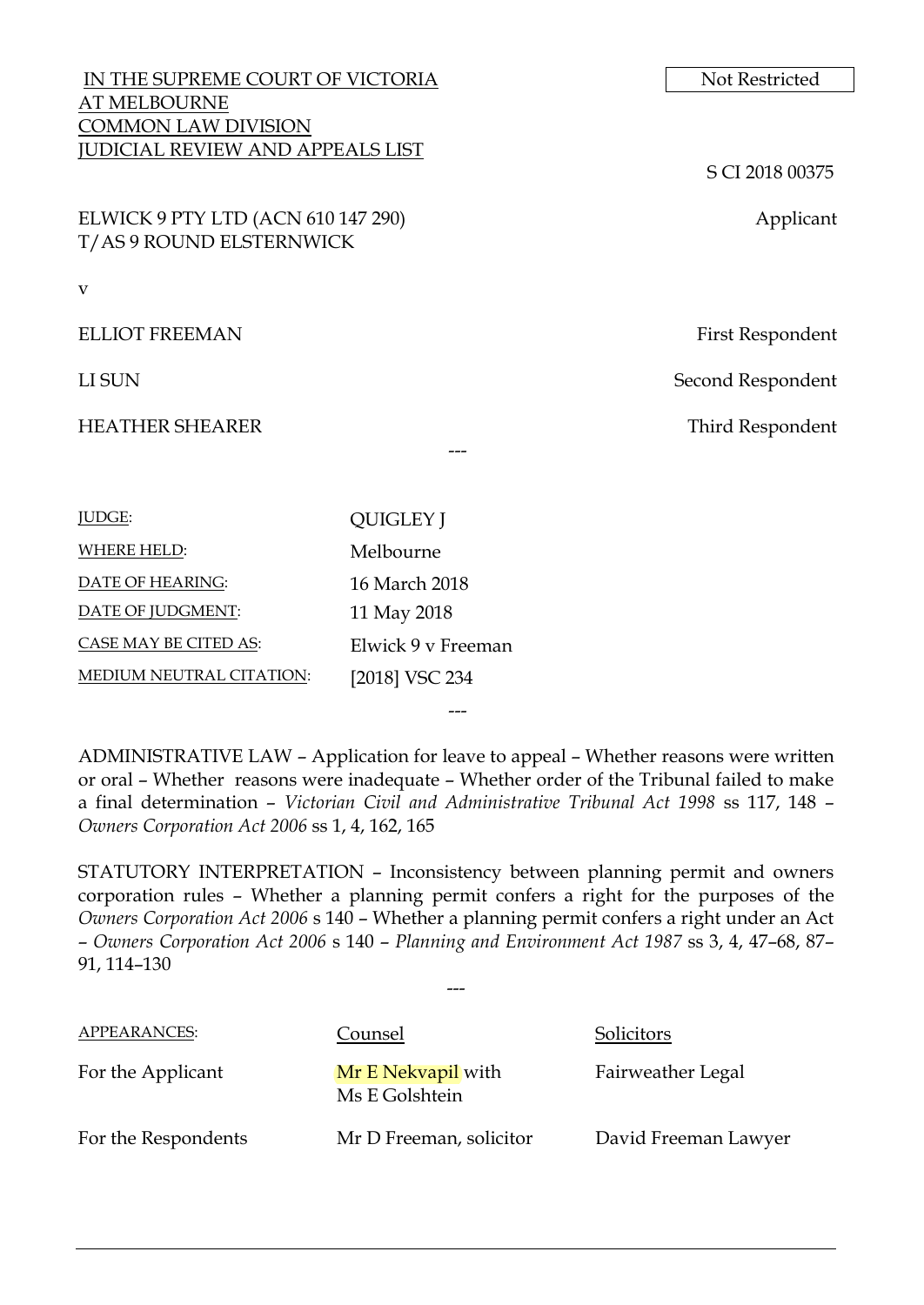### HER HONOUR<sup>.</sup>

### **Introduction**

- 1 This is an application for leave to appeal pursuant to s 148 of the *Victorian Civil and Administrative Tribunal Act 1998* ('*VCAT Act*') and, if leave is granted, the appeal from a decision made on 9 November 2017 in proceeding OC1085/2017 in the Owners Corporations List of the Victorian Civil and Administrative Tribunal ('the Tribunal').
- 2 The applicant, Elwick 9 Pty Ltd ('Elwick 9'), is the operator of a gymnasium business ('the Gym'), located at the ground floor premises of a mixed use commercial and residential apartment building in Glen Eira. The first respondent, Dr Freeman, was at the time of the Tribunal hearing a resident and owner of one of the residential apartments above the Gym. The rules of the Owners Corporation AM781949T ('the Rules') for the Plan of Subdivision PS701454B ('the Plan of Subdivision') set a number of rules for the management and amenity of the building which apply to all owners an occupiers, including Elwick 9 and Dr Freeman.<sup>1</sup>
- 3 The Tribunal's orders dated 9 November 2017 directed, *inter alia*, compliance with the Rules and also restricted the hours of operation of the Gym operated on the premises of Elwick 9 ('the Orders'). The restriction was inconsistent with the opening hours authorised under a planning permit, which authorised the use of the Elwick 9 premises as a gym between the hours of 6.00am and 11.00am Monday – Friday. The Orders also purported to grant liberty to Elwick 9 to return to the Tribunal and seek removal of the operational hours restriction that the Tribunal had imposed.
- 4 Between 10 November 2017 and 29 November 2017, Elwick 9 complied with Order 2 as made on 9 November 2017 and did not operate the Gym between the hours of 6.00am and 8.00am. Elwick 9 claimed that the revenue of the Gym business was

 $\overline{a}$ <sup>1</sup> Mr David Freeman, is the solicitor for the respondents, including for the first respondent who is Dr Elliot Freeman.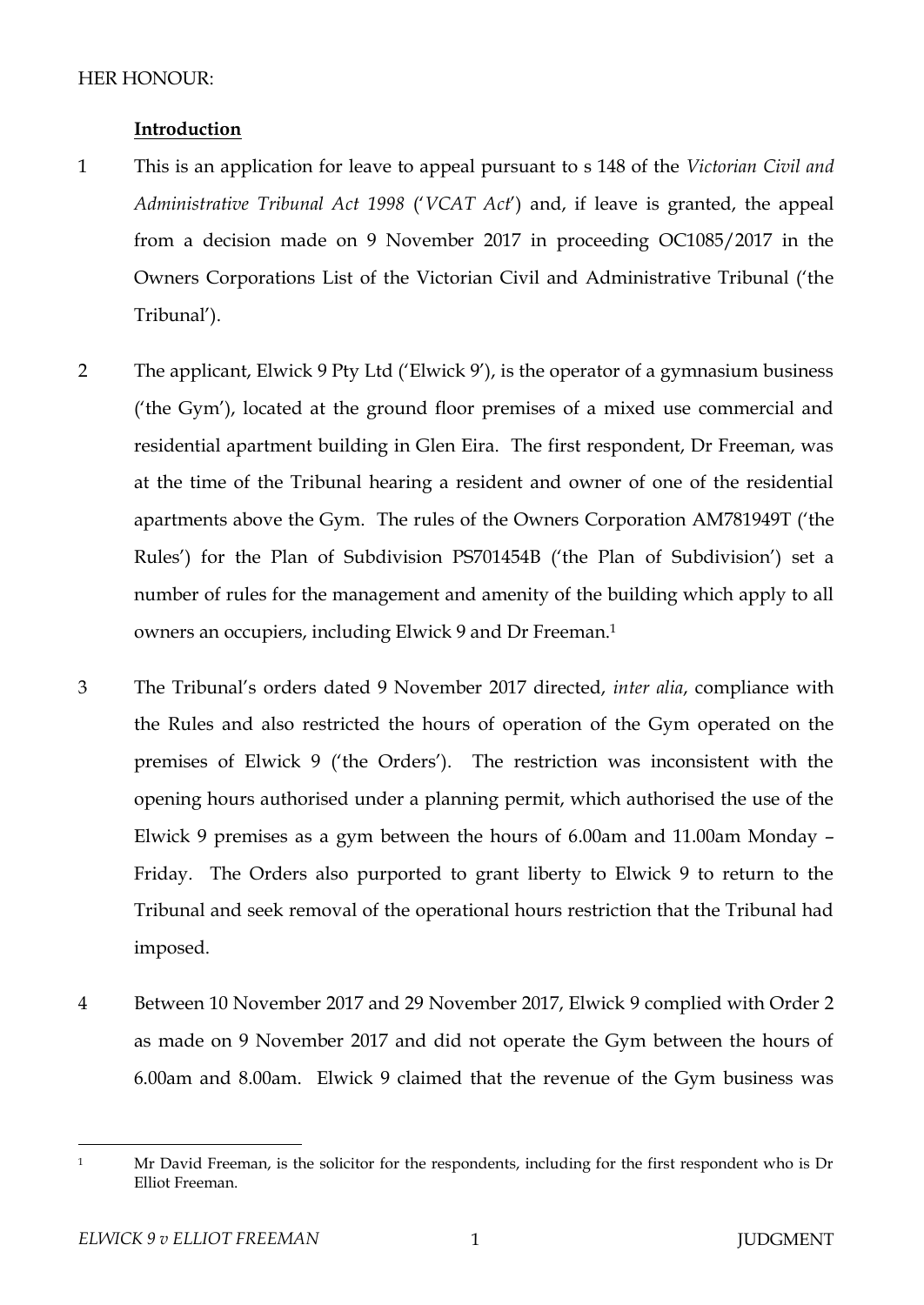being significantly affected by patrons being unable to use the Gym due to compliance with the 8.00am opening hour imposed by the Orders.

- 5 On 8 February 2018, an application brought by Elwick 9 for an extension of time in which to bring the leave application and an application for a stay of the Tribunal's order restricting the operation of the Gym until 8.00am was heard by this Court. The application for a stay was refused due in part to the ability to bring the application for leave and the appeal hearing on expeditiously so as to limit any potential detriment to the Elwick 9 whilst preserving the benefit of the Tribunal's ruling in Dr Freeman's favour.
- 6 The proceeding was listed for trial on 16 March 2018. During the course of the hearing Mr Freeman, on behalf of the respondents, conceded that there was sufficient material before me to grant leave, though the substance of the appeal remained in issue. I am satisfied that leave ought be granted. 2

## **The questions on appeal**

7 The questions of law which form the basis of the appeal fall into three categories:

- (a) the adequacy of the Tribunal's reasons, as raised by Question 1. This question concerned whether the Tribunal's reasons were consistent with s 117 of the *VCAT Act*;
- (b) the legality of the Orders made by the Tribunal, as raised by Question 2. This question concerned whether the Tribunal had made a final determination or whether the Orders had some form of ongoing supervisory effect inconsistent with the power conferred by sub-s 165(1) of the *Owners Corporation Act 2006 (*'*OC Act')*; and

 $\overline{a}$ <sup>2</sup> See *Secretary to Department of Premier and Cabinet v Hulls* [1999] 3 VR 331; *Myers v Medical Practitioners Board of Victoria* (2007) 18 VR 48, [28]. This test has been amended by *Justice Legislation Amendment (Court Security, Juries and Other Matters) Act s 31, which applies to applications made after 1 May 2018.*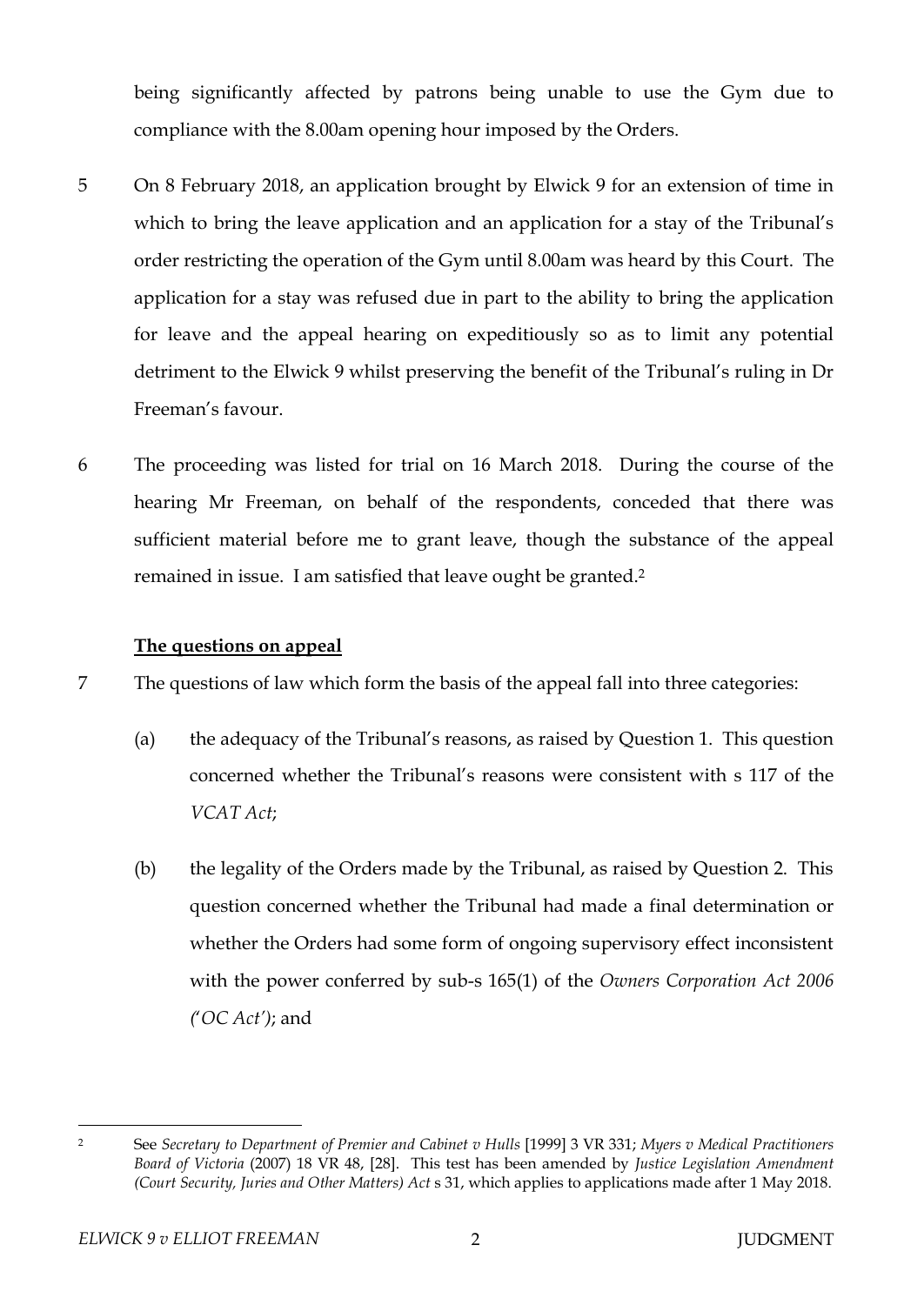- (c) the correctness of the Orders made by the Tribunal, as raised by Questions 3 to 5 inclusive. The key issue here was whether the effect of the order restricting the hours of operation of use of the Gym ordered by the Tribunal was inconsistent with, or limited a right contrary to s 140 of the *OC Act*.
- 8 For the reasons which follow, I have determined to grant the appeal on the grounds that the Order of the Tribunal restricting the hours of operation of the Gym is inconsistent with, and has the effect of limiting, a right under the *Planning and Environment Act 1987* ('*PE Act*') which is breach of s 140 of the *OC Act*.

### **Background**

- 9 The dispute before the Tribunal arose from the complaint made by Dr Freeman, an owner and occupier of a residential apartment which is part of a building at 37 Park Street and 320-324 Glen Eira Road, Elsternwick ('the Building'). The Building is a mixed use development with shops and commercial uses at ground floor level and residential apartments occupying the two floors above. Since August 2016, Elwick 9 has operated a Gym from unit 3/324 Glen Eira Road, which is located on the ground floor of the Building. The Building has over 30 residential apartments in the two upper floors.
- 10 Owners Corporation for the Plan of Subdivision was created for the Building affecting all lots on the Plan of Subdivision and the common property. Dr Freeman owned Lot 204 of that Plan of Subdivision and Elwick 9 conducts his Gym business from Lot T3. The Owners Corporation is one to which the *OC Act* applies. The complaint by Dr Freeman (and supported by two other Lot owners) was that there was excessive noise and vibration emanating from the Gym. It was said that this activity was in contravention of Rules. The relevant Rules are set out below.

### **The relevant owners corporation rules**

- 11 The relevant Rules relied upon by Dr Freeman were:
	- **2. USE AND BEHAVIOUR BY PROPRIETORS, OCCUPIERS AND INVITEES**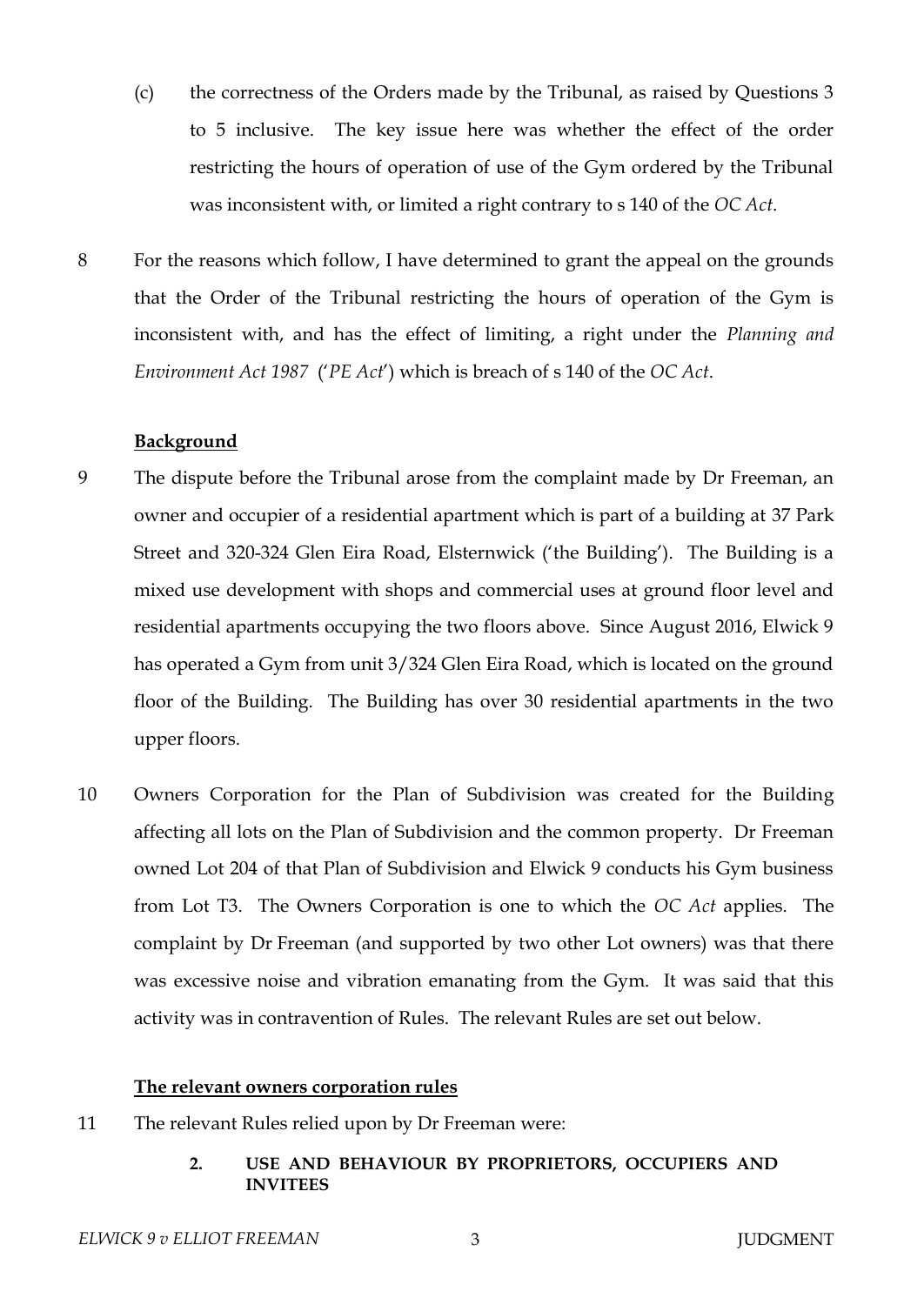A Member, must not, and must ensure that the Occupier of a Member's Lot does not:

2.1

…<br>……

(d) use or permit any Lot, the Common property or Common facilities to be used for any purpose which may be illegal or injurious to the reputation of the development or may cause a nuisance or hazard to any other Member or Occupier of any Lot or the families or visitors of any such Member or Occupier;

……

### **4 NOISE**

A Member must not and must ensure that the Occupier of a Member's Lot does not:-

- (a) make or permit to be made any undue noise in or about the Common Property or any Lot affected by the owners corporation;
- (b) make or permit to be made noise from music, machinery or other, including social gatherings, musical instruments, television sets, radios, stereos, CD players or the like which may be heard outside the owner's Lot between the hours of 10.00pm and 8.00am;
- (c) create upon the Members Lot any noise likely to be objected to or which would be likely to interfere with the peaceful enjoyment of the Proprietor or Occupier of another Lot or of any person lawfully using Common Property;
- (d) not to hold any social gathering or create noise likely to be objected to in the Common Property or on balconies, courtyards or patios and must ensure that any such noise is minimised by closing all doors, windows and curtains of his or her Lot and also such further steps as may be within his or her power to effect between the hours of 10.00pm and 8.00am;

## **The planning permit**

12 On 8 December 2015, Elwick 9 sought a planning permit for the use of the ground floor unit for the purposes of a gym. $3$  The application was advertised in accordance with the relevant provisions of the *PE Act* and the *OC Act*. Pursuant to cl 34.01 of the

 $\overline{a}$ 

<sup>&</sup>lt;sup>3</sup> Described in the permit as a 'restricted recreational facility' consistent with the definition in Clause 74 of the Planning Scheme.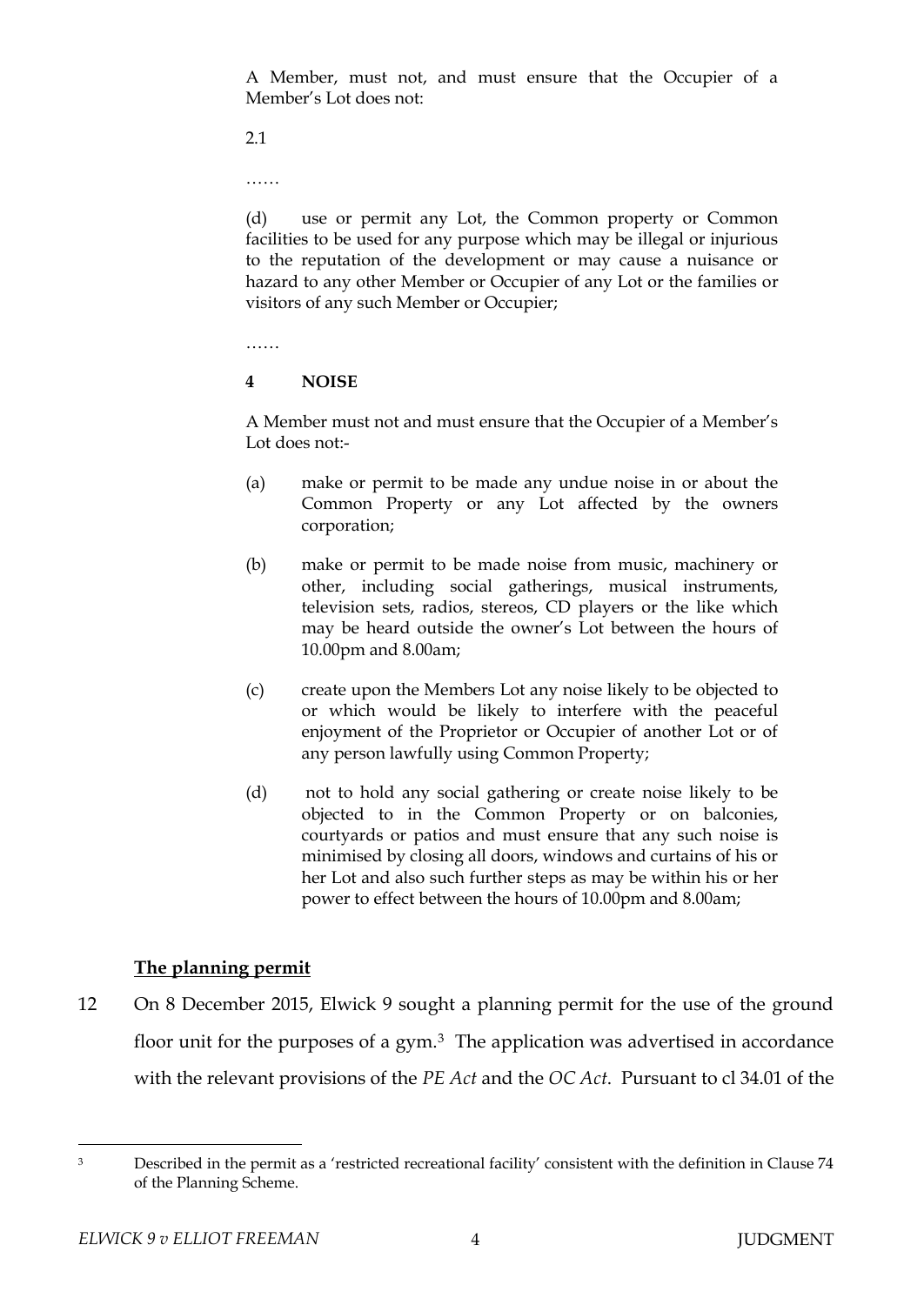Glen Eira Planning Scheme ('the Planning Scheme'*)* the land is zoned Commercial 1 and a permit for use of the premises for a gym is required.

- 13 There were a number of objections to the permit application, including from some of the occupiers of the Building. The Owners Corporation did not object, but did record its support subject to conditions.4 The application was considered by the responsible authority, the Glen Eira City Council ('the Council') and a permit was determined to be granted subject to conditions.5 Planning Permit GE/PP-28823/2015 was issued by the Council on 1 August 2016 ('the Permit*'*).<sup>6</sup>
- 14 The key conditions of the Permit insofar as they relate to noise and amenity protection are as follows:
	- 2. No amplified music may be audible outside the building between the hours of 7pm and 9am, 7 days a week to the satisfaction of the Responsible Authority.
	- 3. Prior to the commencement of the use, the rubber flooring shown on the endorsed plans must be installed and then maintained to the satisfaction of the Responsible Authority.
	- 4. No activity associated with the approved use may occur within the car parking area or any other area external to the site. All activity associated with the use must occur solely inside the building.
	- …
	- 7. The use must operate only between the following hours:

6 am – 11 am Monday to Friday

3pm – 8 pm Monday to Thursday

7 am – 12 pm Saturday.

…

10. Noise levels must not exceed the permissible noise level stipulated in State and Environment Protection Policy N-1 (Control of Noise from Industrial Commercial and Trade Premises within the Melbourne Metropolitan Area) and State Environment Protection Policy N-2 (Control of Music Noise from Public Premises).

 $\overline{a}$ <sup>4</sup> Affidavit of David Ashley Fairweather sworn 27 February 2018, exhibit DAF-13; exhibit DAF-12.

<sup>5</sup> Ibid exhibit DAF-13.

<sup>6</sup> Affidavit of David Ashley Fairweather sworn 2 February 2018, exhibit DAF-2.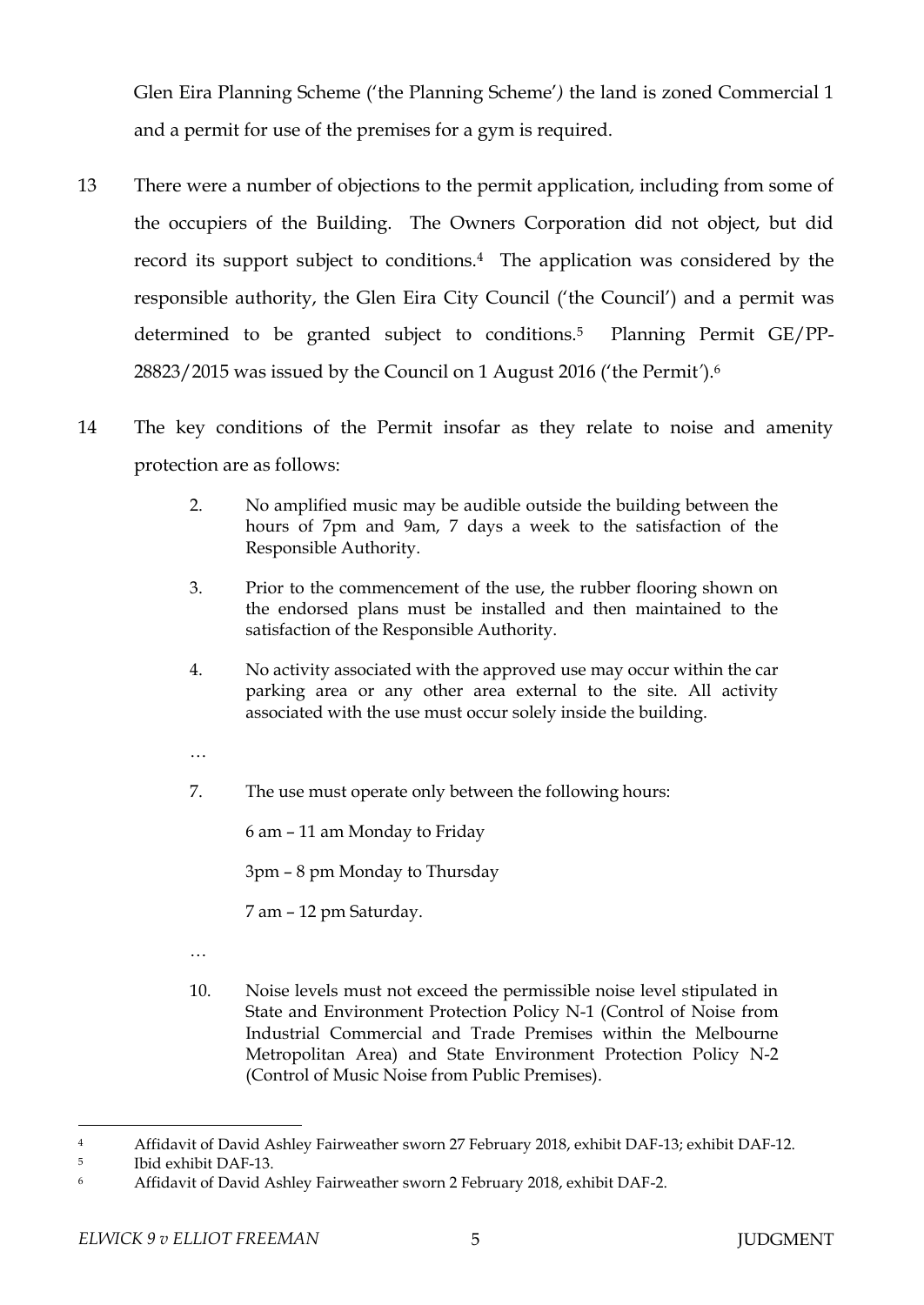- 15 At the end of the seventeen conditions imposed by the Council there were several notes which do not form part of the Permit.
- 16 In particular, the following note stated:
	- C. Nothing in the grant of this permit should be construed as granting any other permission other than planning permission for the purpose described. It is the duty of the permit holder to acquaint themselves, and comply, with all other relevant legal obligations (including any obligation in relation to restrictive covenants and easements affecting the site) and to obtain other required permits, consents or approvals.

### **The Tribunal proceedings**

- 17 On 1 June 2017, Dr Freeman issued proceedings at the Tribunal in the Owners Corporation List complaining that the noise and vibration emanating from Lot T3 could be heard and felt from his Lot 204, and as such interfered with the peaceful enjoyment of his residential lot. Prior to the initiation of proceedings at the Tribunal, complaints had been made to the Council, the Environmental Protection Authority and to the Owners Corporation by Dr Freeman, all to no satisfaction.
- 18 The Points of Claim dated 21 September 2017 sought relief, *inter alia*, by way of a declaration that the Gym operator had breached Rules 2.1 (d) and 4 (a) – (d) of the Rules and that pursuant to sub-ss 165(1)(h) and 165(1)(b) of the *OC Act* an order that the Gym owner cease engaging in any conduct which contravenes those rules. Alternatively, orders that the Gym owner not create any nuisance from Lot T3, not create any noise or vibration from Lot T3 that enters Dr Freeman's Lot at a sufficient volume to cause vibration of any object in or forming part of the Lot or interfere with the peaceful enjoyment of Dr Freeman's Lot or any person lawfully using the common property. Further, an order that if the Gym owner did not comply with any part of those orders or with Rules 2.1(d) and 4(a)-(c) that leave be granted to seek further orders including the imposition of civil penalties in respect of each breach after the date of the orders.
- 19 By way of defence to the Points of Claim, Elwick 9 denied the alleged breaches of the Rules and said that the use was lawful by virtue of the Permit and occupancy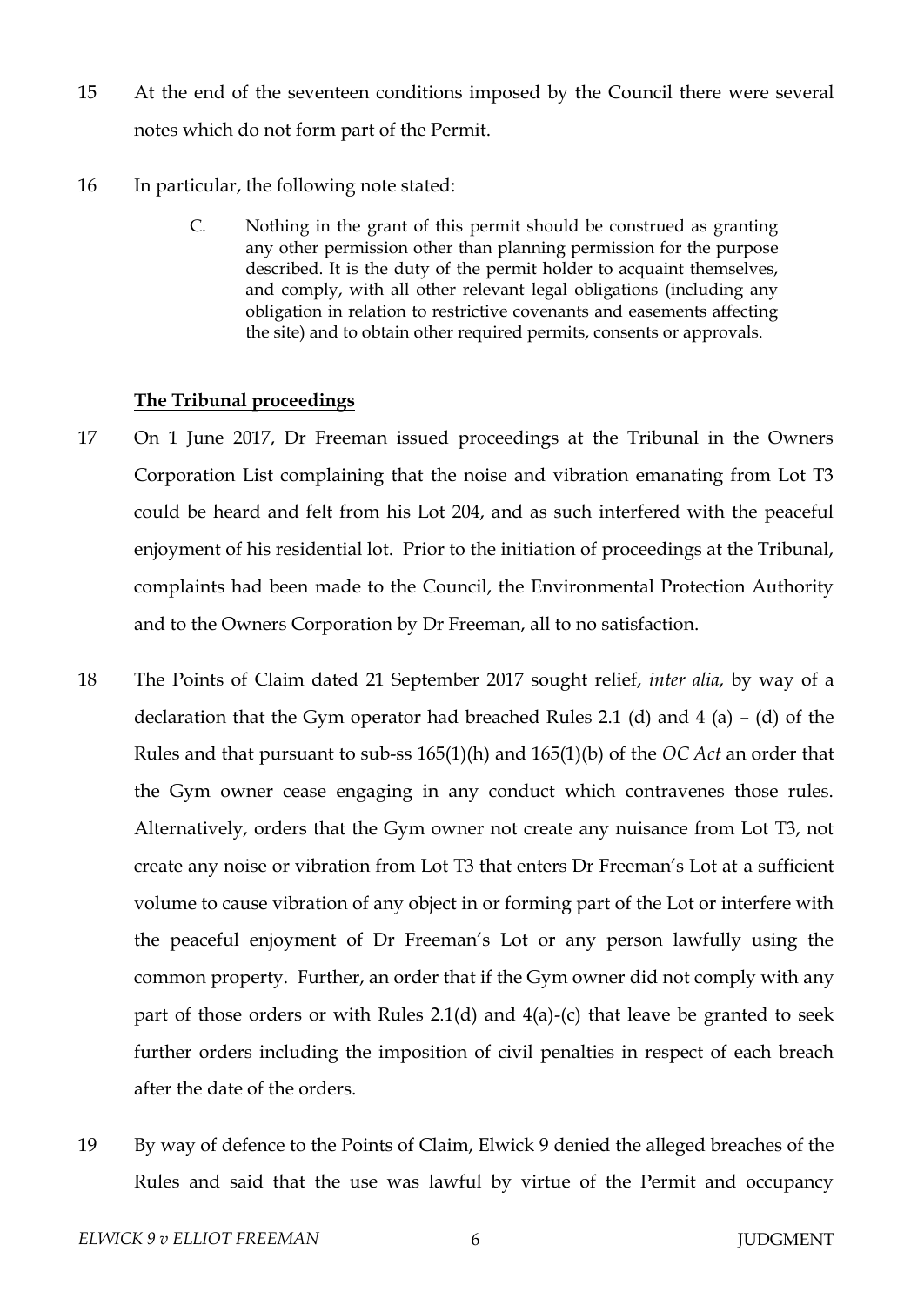permits granted by the relevant authorities. Section 140 of the *OC Act* was raised in this context.

- 20 The matter came on for hearing on 9 November 2017. Dr Freeman and two other owner-occupants of the Building gave evidence as to the noise and vibration and the interference with their enjoyment of their properties in contravention of the Rules.
- 21 The Tribunal made oral findings and gave oral reasons in the course of pronouncing the decision. The relevant provisions of the Orders are set out as follows:

## **Orders**

- 1. The respondent is ordered to comply with the Rules of Owners Corporation PS701454B , (the Rules) in particular Rules 2.1(d) and  $4(a)-(d)$
- 2. Until further order of the Tribunal as and from 10 November 2017, the respondent shall commence operation of the respondents business no earlier than 8 am.
- 3. The Tribunal notes the stated willingness of Benjamin Gunning, a director of the respondent company in representing it at this hearing, to immediately address the control of noise and vibration from Lot T 3 as it affects any other Lot within PS701454B or the common property. If, and when that control is achieved, the respondent has liberty to apply for the cessation or modification of order 2.
- 4. Liberty is granted to the applicant to apply for further and better orders to ensure compliance with orders 1 and 2 and the Rules including but not limited to any orders set out in paragraph 10 of the submission for civil penalties in respect of each breach and for contempt.
- 5. …
- 22 On 18 December 2017, an application to modify Order 2 was sought from the Tribunal. Elwick 9 had obtained a report from JTA Health Safety and Noise Specialists dated 29 November 2017<sup>7</sup> and by letter to the Tribunal dated 1 December 2017 requested an urgent hearing pursuant to the liberty to apply in Order 4. Orders were made by the Tribunal listing the proceeding for hearing on 31 January 2018 adding other residents of the building, Lu Sun and Heather Shearer as parties, and

 $\overline{a}$ 

<sup>7</sup> Affidavit of David Ashley Fairweather sworn 2 February 2018, exhibit DAF-4.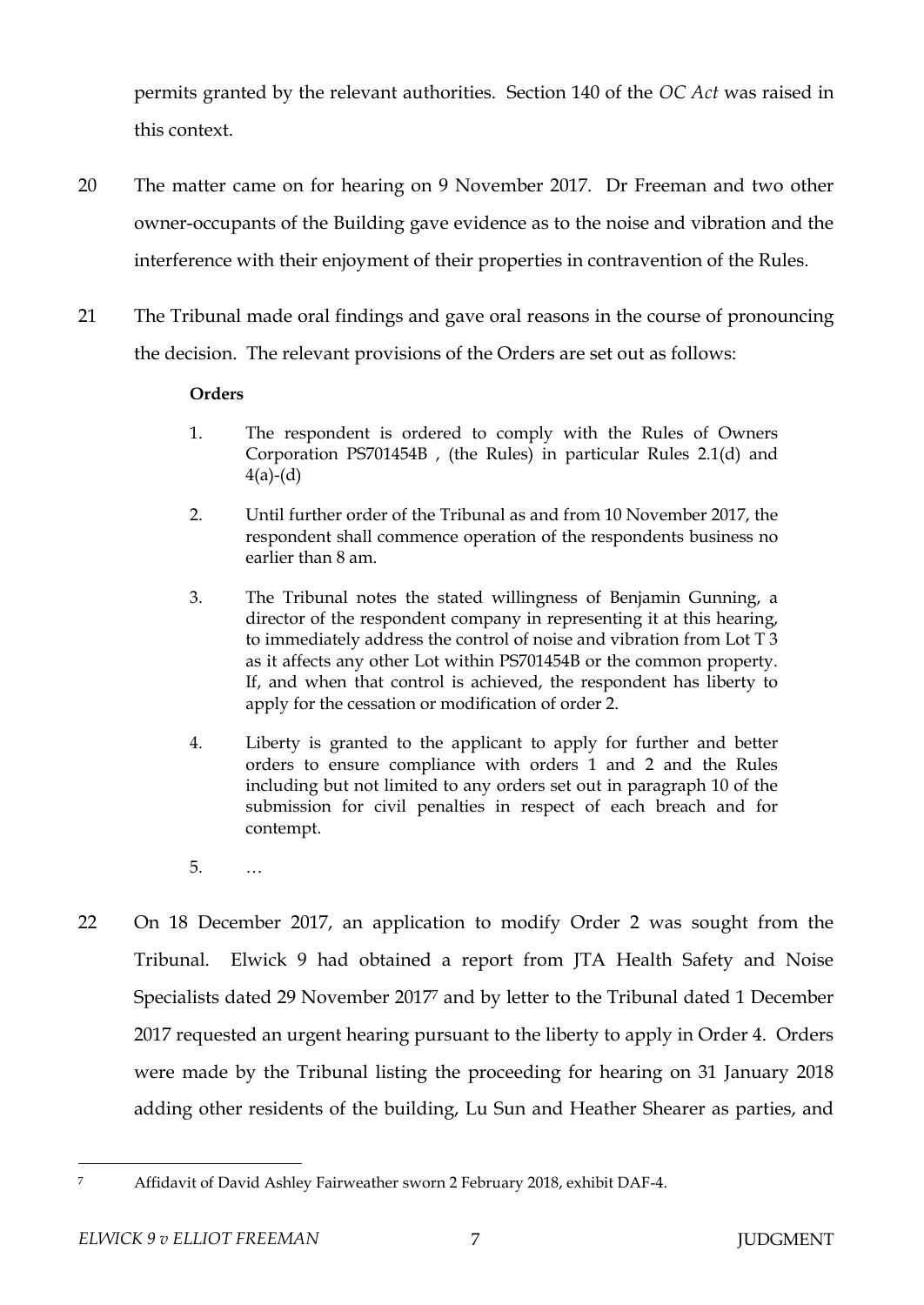suspending the operation of Order 2 made on 9 November 2017 until the hearing of the proceeding on 31 January 2018.

23 On 31 January 2018, an application to modify Order 2 was listed. Elwick 9 withdrew the application to modify Order 2 and was given an extension of the suspension of the operation of Order 2 until 5.00pm, 2 February 2018 to allow Elwick 9 to immediately seek leave to appeal to the Supreme Court.

## **Question 1- the adequacy of the Tribunal's reasons**

- 24 The first question of law posed on behalf of Elwick 9 was, 'Did the Tribunal comply with s 117 of the *VCAT Act* in respect of the Orders?'.
- 25 Section 117 of the *VCAT Act* requires the Tribunal to give reasons for any order it makes in a proceeding within 60 days after making the order. Elwick 9 claimed that the Tribunal failed to give reasons, or the reasons it gave failed to disclose the findings of fact and path of reasoning for the decision and in particular which rule or rules had been contravened and how the orders related to those findings.

### **Was there a failure to give reasons?**

- 26 It is clear that the Tribunal gave oral reasons. Counsel before the Tribunal conceded that reasons were given at the hearing. This is apparent from the transcript of the Tribunal hearing.8 Under sub-s 117(6) of the *VCAT Act,* oral reasons form part of the orders.
- 27 The Tribunal said:

The decision will have to be typed up, drafted and typed up. So you may not get it for a bit of time, because I'm not back in Melbourne until Tuesday. And it has to be typed and signed.<sup>9</sup>

 $\overline{a}$ <sup>8</sup> Transcript of Proceedings, *Elliot Freeman v Elwick 9 Pty Ltd* (Victorian Civil and Administrative Tribunal, OC 1085/2017, J Kefford, 19 November 2017) 147.28–150.35 (J Kefford), 160.35—36 (E Golshtein).

 $\overline{Q}$ Ibid, 161.19-21 (J Kefford).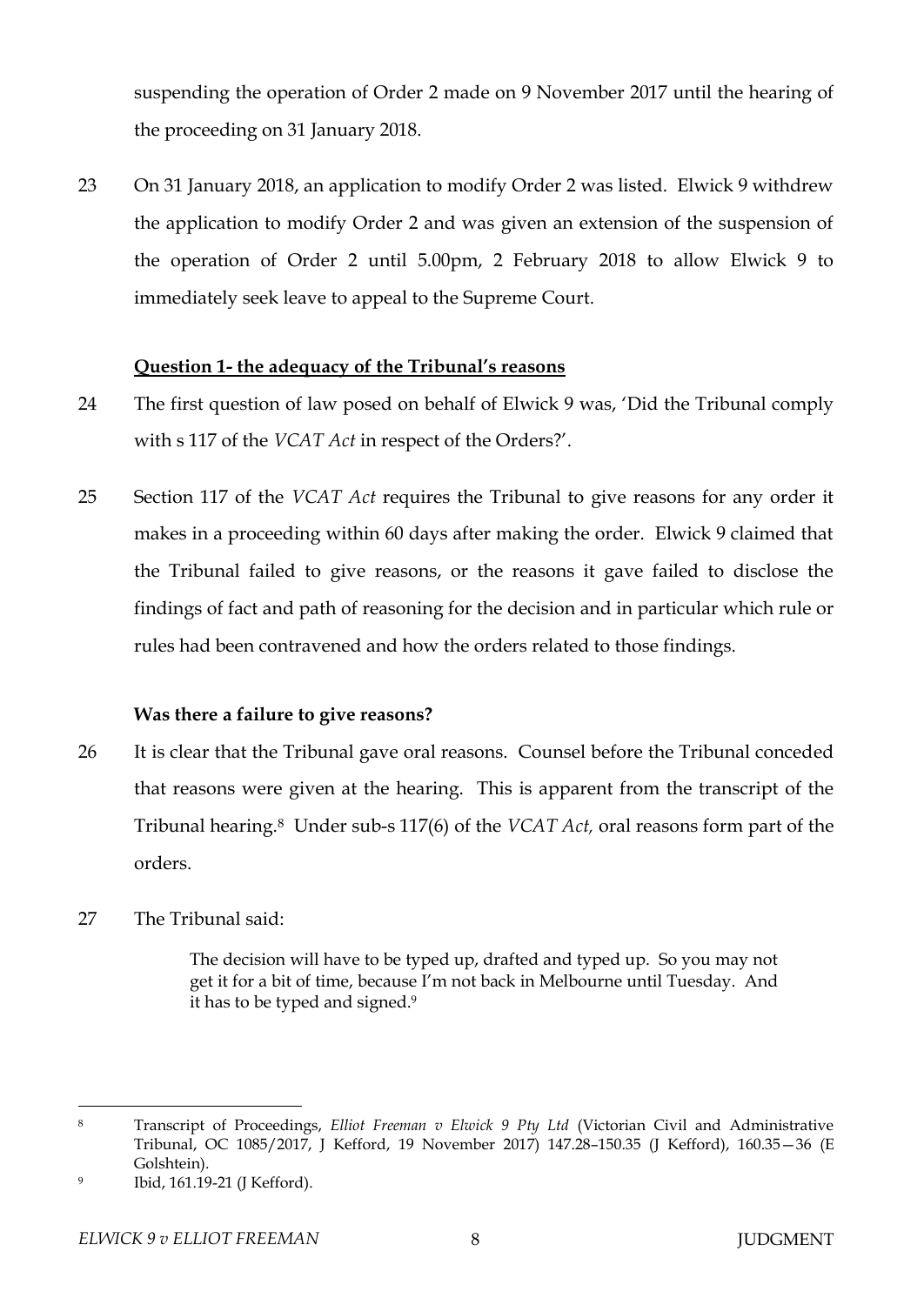- 28 The Tribunal had said that the 'decision' will be typed up. Under sub-s 116(1) of the *VCAT Act* an order must be in writing. Elwick 9 may have had a mistaken belief that this meant that the 'reasons' would also be typed up.10 Elwick 9 could have requested written reasons under sub-s 117(2) of the *VCAT Act.* No request was made under sub-s 117(2). As such, the Tribunal was not required to give written reasons under sub-s 117(3) of the *VCAT Act* or otherwise.
- 29 Subsection 117(5) of the *VCAT Act* provides that if the Tribunal gives written reasons, it must include in those reasons its findings on material questions of fact. This clearly only applies to written reasons, if written reasons are given. No request under s 117(2) of the *VCAT Act* was made for written reasons.
- 30 Elwick 9 submitted that because the Tribunal used the word 'Findings' in the Orders, s 117(5) of the *VCAT Act* applies. I do not accept this submission. Section 117(5) applies if the Tribunal gives *written reasons*, which as I have already decided the Tribunal did not and was not required to do.

## **Were the reasons inadequate?**

- 31 In *SMA Projects Australia Pty Ltd v Jovanovic,*<sup>11</sup> Mandie J considered an appeal from the Tribunal where oral, not written reasons were given. His Honour summarised the procedural background:
	- 7. Before considering what occurred before the tribunal and the submissions made on behalf of SMA Projects on this appeal, I should briefly refer to the provisions governing the tribunal hearing and the orders made by the tribunal. The tribunal is required to "act fairly and according to the substantial merits of the case in all proceedings". The tribunal is bound by the rules of natural justice but is not bound by the rules of evidence or any practices or procedures applicable to courts of record (except to the extent that it adopts the same) and may inform itself on any matter as it sees fit. The tribunal must conduct each proceeding with as little formality and technicality, and determine each proceeding with as much speed, as all relevant statutory requirements and a proper consideration of the matter before it permit.

 $\overline{a}$ <sup>10</sup> See Elwick 9, 'Applicant's Outline of Submissions', in *Elwick 9 v Freeman,* S CI 2018 00375, 28 February 2018, [17].

<sup>11</sup> (2006) 24 VAR 327.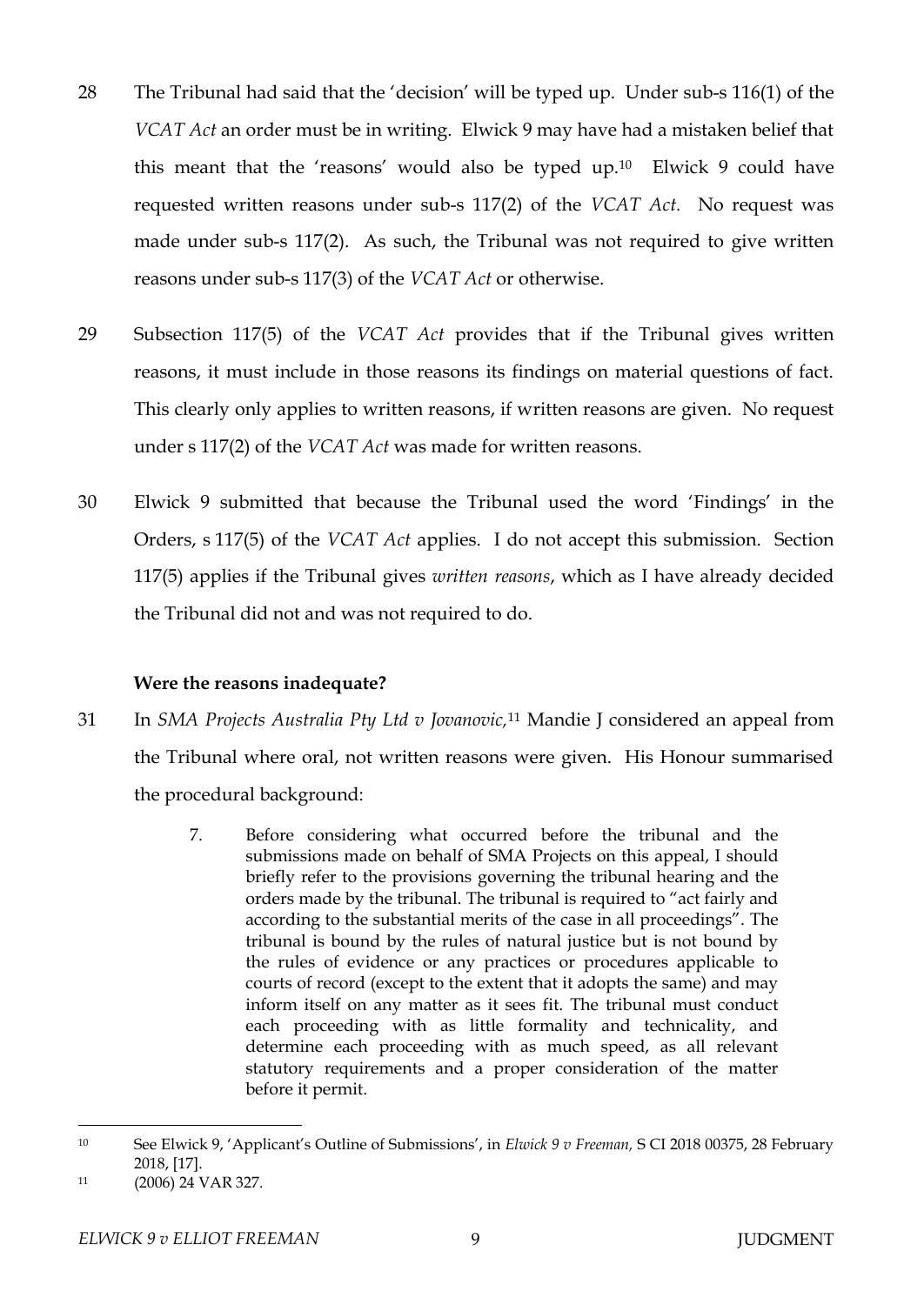8. Section 117(1) of the VCAT Act requires that the tribunal give reasons for any order it makes in a proceeding within 60 days after making the order. In the case of a small claim, as here, a party requiring written reasons must make a request for written reasons "before or at the time of the giving or notification of the tribunal's decision in the proceeding". In the present case, the tribunal gave oral reasons at the time of making its order and no party requested written reasons. Section 117(5) of the VCAT Act provides that, if the tribunal gives written reasons, it must include in those reasons its findings on material questions of fact. There are no express requirements as to the contents of oral reasons. The reasons for an order, whether oral or written, form part of the order. Given that any party to a proceeding may, with leave, appeal on a question of law, it is clear enough that the reasons required by s 117, when oral, must still be sufficient to enable the appeal court to follow, even if in short compass, the conclusions of fact and/or law constituting the basis for the orders made by the Tribunal."<sup>12</sup>

(footnotes omitted)

32 In *Sun Alliance Insurance Ltd v Massoud*, <sup>13</sup> Gray J (with whom Fullagar and Tadgell

agreed) said:

In my opinion, the decided cases show that the law has developed in a way which obliges a court from which an appeal lies to state adequate reasons for its decision. The adequacy of the reasons will depend upon the circumstances of the case. But the reasons will, in my opinion, be inadequate if: -

- (a) the appeal court is unable to ascertain the reasoning upon which the decision is based; or
- (b) justice is not seen to have been done.<sup>14</sup>

## 33 Further, in *Franklin v Ubaldi Foods Pty Ltd*, <sup>15</sup> Ashley JA stated:

Reasons must be such as reveal – although in a particular case it may be by necessary inference – the path of reasoning which leads to the ultimate conclusion. If reasons fail in that respect, they will not enable the losing party to know why the case was lost, they will tend to frustrate a right of appeal, and their inadequacy will in such circumstances constitute an error of law.<sup>16</sup>

(footnotes omitted)

34 In *State of Victoria v Turner*, <sup>17</sup> Kyrou J stated:

<sup>12</sup> Ibid [7]–[8].

<sup>13 [1989]</sup> VR 8.

<sup>14</sup> Ibid 18 (Gray J).

<sup>15</sup> [2005] VSCA 317 (21 December 2005) (Warren CJ, Nettle and Ashley JJA).

<sup>16</sup> Ibid 12-13 [38].

<sup>17</sup> (2009) 23 VR 110, 173 (Kyrou J).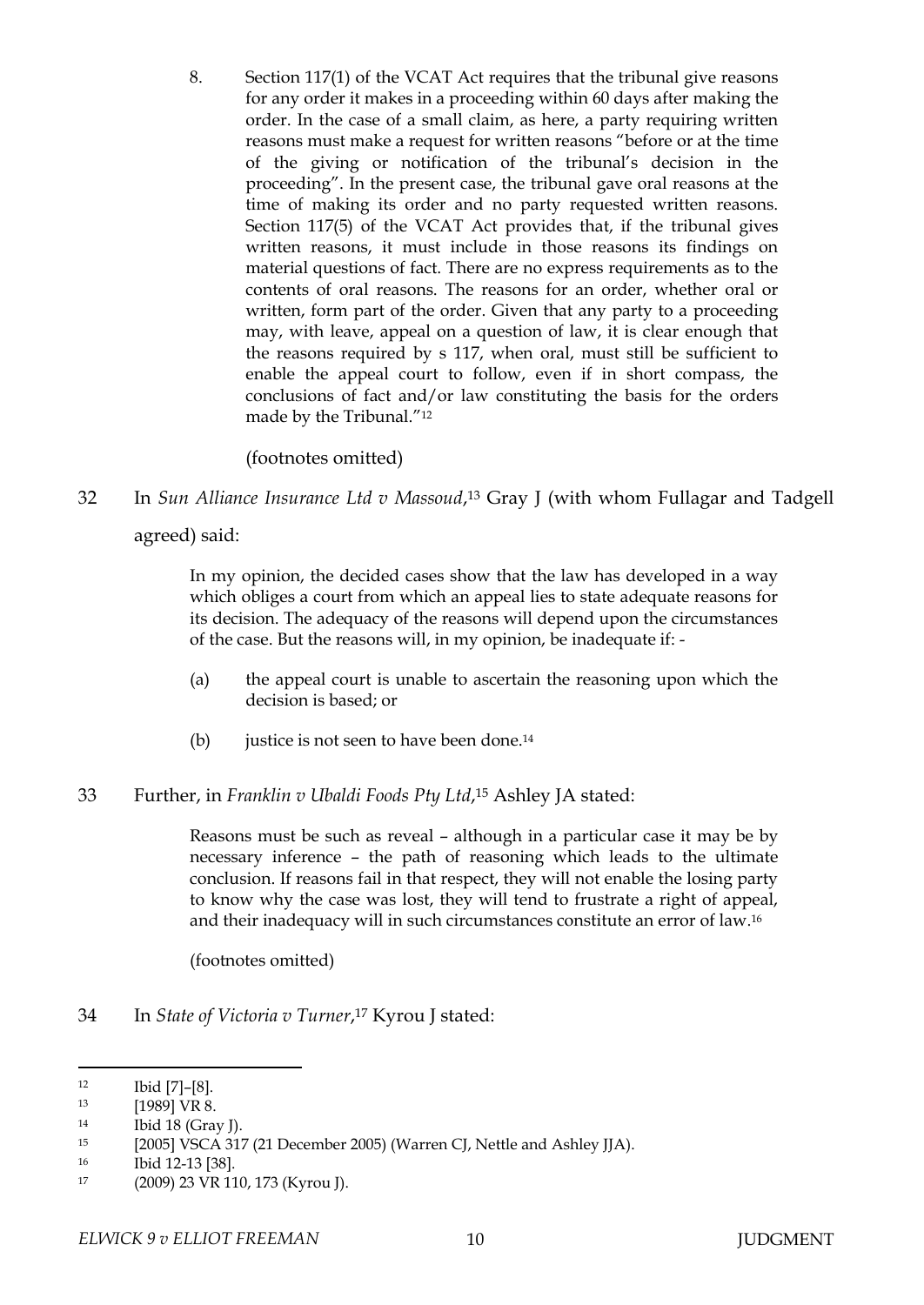On the basis of the above decisions and the terms of s 117 of the VCAT Act itself, the position in relation to s 117 is that where the tribunal fails to give reasons or gives reasons which omit a finding on a material question of fact or otherwise fail to disclose its path of reasoning for reaching its decision, it commits a vitiating error year of law.

There are conflicting first instance decisions in this court as to the circumstances, if any, in which the provision of inadequate or deficient reasons by the tribunal constitutes an error of law. For myself, in relation to reasons of the tribunal, which are subject to s 117 of the VCAT Act, I would prefer not to use imprecise expressions such as "inadequate reasons" or "insufficient reasons" as a test for determining whether an error of law exists. I would prefer to state the test in terms set out in paragraph [240] of this judgment.'<sup>18</sup>

(footnotes omitted)

- 35 The question raised then is whether the Tribunal's decision shows a logical path of reasoning leading to the decision made.
- 36 I am satisfied that the Tribunal did show a logical path of reasoning leading to the decision made. In making its findings on the evidence the Tribunal stated that:

It seems to me that this case turns on the question of fact as to whether the noise that has been the crux of Dr Freeman's case has been established, and I'm satisfied that it has. Of course, parties can prepare their cases differently. They are welcome to get expert reports if they choose to. But in this case, we have the evidence on Dr Freeman's side not only of his own testimony but that of Ms Sun, who has come here today and given sworn evidence... 19

- 37 The Tribunal also made reference to the affidavit of Heather Shearer and the logs that were kept by the parties which the Member accepted.<sup>20</sup>
- 38 In relation to noise and nuisance, the Tribunal said:

Now - so I'm satisfied there has been a breach of the owners corporation rules in relation to noise. Any reference in the rules to nuisance is, I take it, to be a description of a problem rather than talking about a common law remedy, and it's something that VCAT has jurisdiction to look at….does the particular conduct complained of constitute a nuisance? Here, yes, I think it does. I accept that both Dr Freeman and Ms Sun have been considerably inconvenienced by the noise. They've spoken of their lack of sleep and the

 $\overline{a}$ <sup>18</sup> Ibid 173.

<sup>19</sup> Transcript of Proceedings, *Elliot Freeman v Elwick 9 Pty Ltd* (Victorian Civil and Administrative Tribunal, OC 1085/2017, J Kefford, 19 November 2018) 147.29–44 (J Kefford).

<sup>20</sup> Ibid 147.29–44 (J Kefford).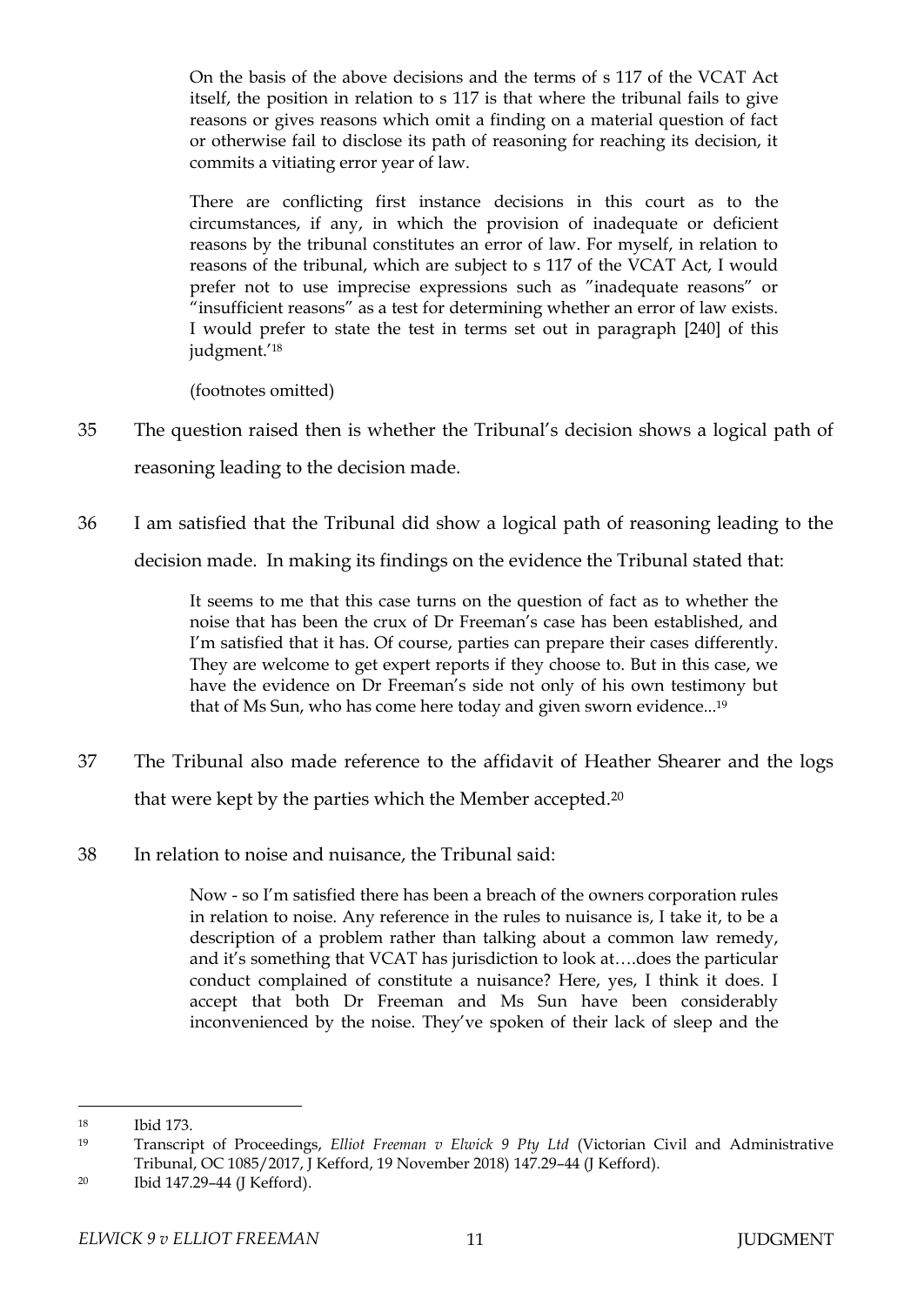stress that it has put on them, and I accept that that's plausible and that their evidence is compelling.<sup>21</sup>

39 In relation to the planning permit, the Tribunal said:

Now, looking at the permit… It seems to me… that… a company or individual… who… has the benefit of a permit [ought] to acquaint themselves with every other requirement, and that would include the owners' corporation rules, the EPA rules and the council health and safety rules et cetera. All of those may not be dealt with in the permit, but the business and the business-operator has to acquaint themselves with that and comply with them. 22

- 40 In making its findings, the Tribunal had before it submissions which set out in detail matters of fact and matters of law. When the Tribunal published the Orders, the submissions were incorporated into the findings. The oral reasons, read together with the submissions and the Orders, in the context of the exchanges at the hearing all of which are recorded in the transcript, discloses a path of reasoning which shows that the Member concluded:
	- (a) that there was a breach of Rules r 2.1(d) in relation to nuisance (but not illegality), r 4(h) in relation to undue noise, r 4(b) in relation to noise between the hours of 10.00pm and 8.00am and  $r$  4(c) in relation to noise likely to be objected to or which would be likely to interfere with the peaceful enjoyment of Dr Freeman and other lot owners; and
	- (b) that upon consideration of the Permit, the Permit allowed the use of Lot T3 as a gym but did not permit noise. This reasoning lead to the finding that Elwick 9 was required to comply with the Rules and to the making of Order 1.
- 41 I agree with the submission made by Mr Freeman that it is not necessary for the Tribunal to state with particularity how it reached a conclusion in relation to the breach of each specific Rule.
- 42 In relation to Order 2, the Tribunal considered the following:

 $\overline{a}$ <sup>21</sup> Ibid 148.34–41 (J Kefford).

<sup>22</sup> Ibid 149.6–36 (J Kefford).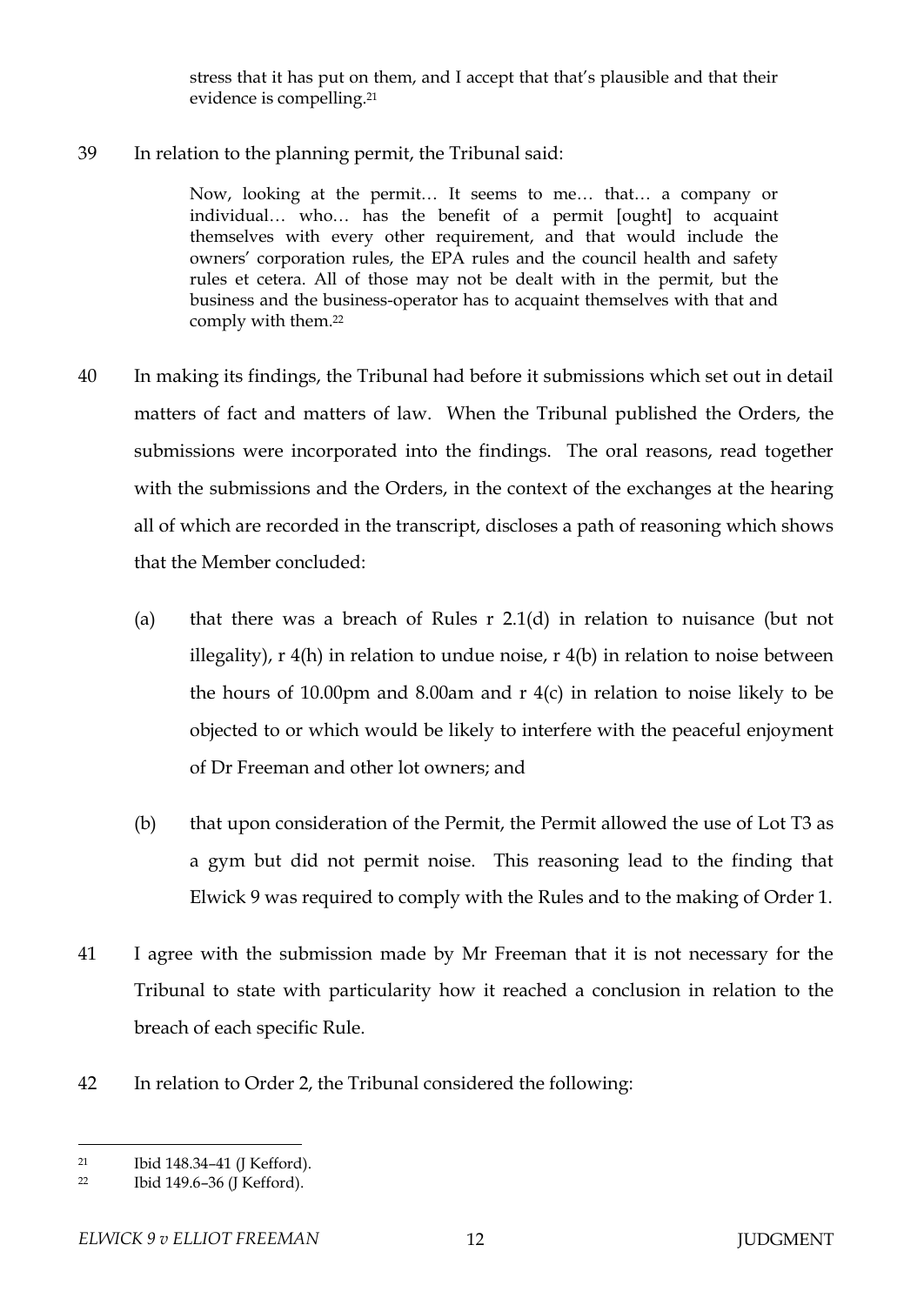- a) the submissions on behalf of Dr Freeman that Rules r 4(b) prohibited the making of noise from the Gym which may be heard outside Lot T3 between the hours of 10.00pm and 8.00am;<sup>23</sup>
- b) the evidence of Dr Freeman and the other Lot owners of been woken up at around the opening time of the Gym each day by noise and vibration caused by the activities of the Gym;<sup>24</sup>
- c) the stated willingness of Elwick 9, through Mr Gunning's counsel, to fix the problems;<sup>25</sup>
- d) the admission by counsel appearing for Elwick 9 that, 'we're talking about a gym. Everything in there will cause noise';<sup>26</sup> and
- e) submissions by counsel for Elwick 9 that in formulating a remedy the Tribunal ought balance the commercial needs and reasonable aspirations of a business operator and the peaceful enjoyment of the rights of a resident.<sup>27</sup>
- 43 I consider that the Tribunal's decision shows a logical path of reasoning leading to the decision to restrict the opening hours of the Gym in Order 2 and in making that order the Tribunal said:

I'm not going to close the business down, not at first instance. But I am prepared to curtail the operation of the business…. 28

…

It's risky, running this type of business in this type of premises …… a residential building …. now I am going to make an order that restricts the opening hours - until further order of the Tribunal…. until 8 am.<sup>29</sup>

<sup>23</sup> Ibid 146.15–24 (D Freeman).

<sup>24</sup> Ibid 22.7–13, 49.36-38; Affidavit of Heather Shearer sworn 6 February 2018, [6]–[8].

<sup>25</sup> Transcript of Proceedings, *Elliot Freeman v Elwick 9 Pty Ltd* (Victorian Civil and Administrative Tribunal, OC 1085/2017, J Kefford, 19 November 2018) 12.23–24, 73.43–47, 78.22–23, 106.36, 116.28–29, 119.41–120.2, 124.9.

<sup>26</sup> Ibid 155.28.

<sup>27</sup> Ibid 132.3–4; 132.33–36.

<sup>28</sup> Ibid 156.2–3.

<sup>29</sup> Ibid 158–159.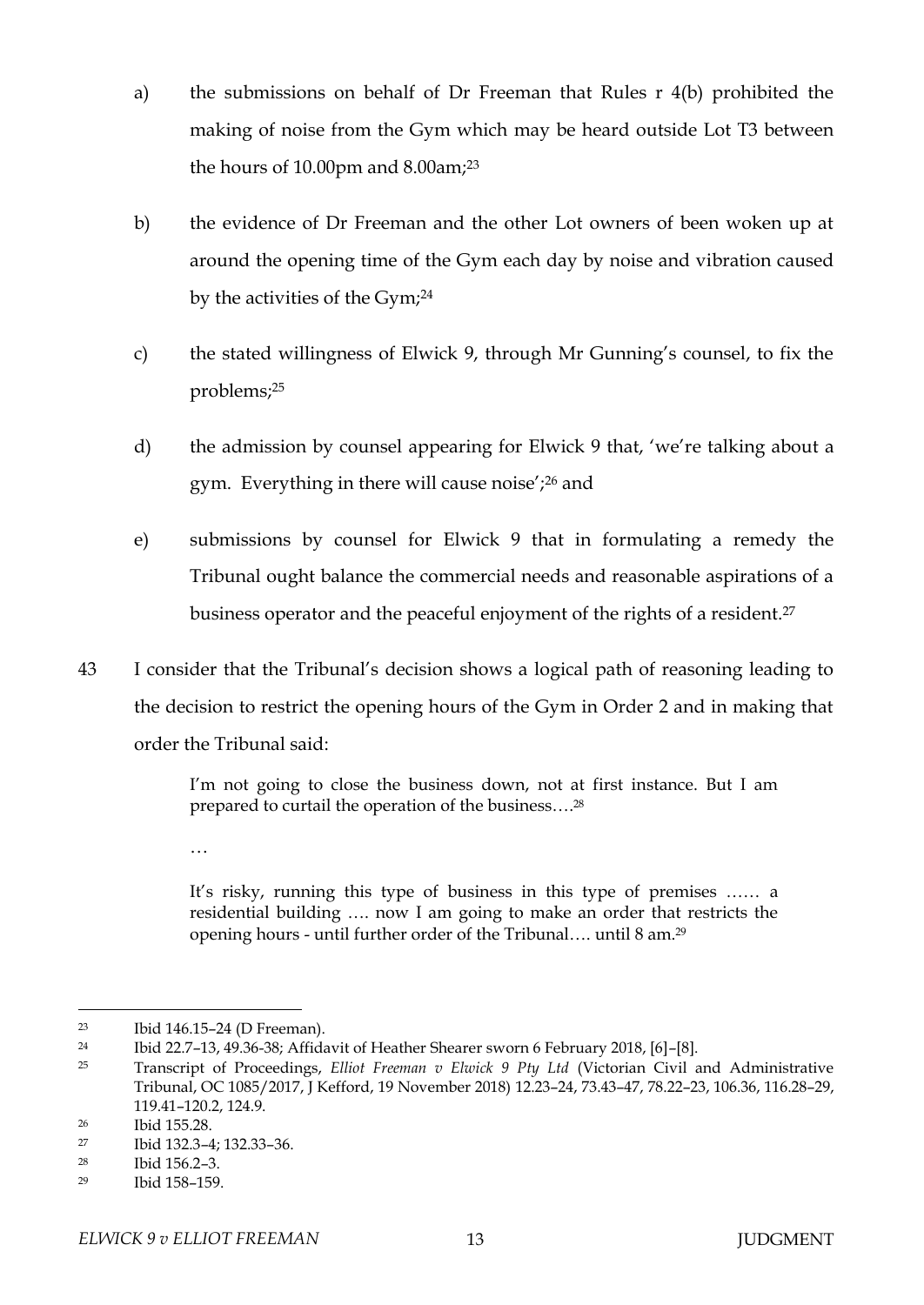- 44 It was submitted on behalf of Elwick 9 that the Tribunal's reasons failed to disclose the Tribunal's determination as to whether the Rules were inconsistent with the Permit and if so, the effect of s 140 of the *OC Act*. 30
- 45 As previously stated, my reading of the Tribunal's reasoning is that on the evidence the Tribunal did find that there was a breach of the Rules rr 2.1(d) and 4(a)-4(d) and in this the Tribunal found that there was a noise and vibration emanating from the Gym.31 The Tribunal accepted that the Permit allowed the operation of the business of a gym but it did not permit noise and therefore it was within its power to make a finding or findings that the Rules had been breached.<sup>32</sup> As the Tribunal noted, 'the gym could open at 6.00am for ballet classes if it wanted but he could not make noise before 8.00am'.<sup>33</sup>
- 46 Because the reasoning was based on this understanding that the Permit did not permit noise, it was not necessary in the Member's path of reasoning to consider s 140 of the *OC Act*. If the Permit did not permit noise, there was no inconsistency between the Permit and the Rules.
- 47 I have considered the issue of whether the Permit did permit noise in detail below and I have found that the Permit in fact did permit noise. This is relevant to the s 140 grounds of appeal which are considered later.
- 48 In relation to Order 3, the Tribunal provided Elwick 9 with an opportunity to revert to the opening hours specified in the Permit on the basis that it could demonstrate solutions could be found to the amenity issues. This was not on the basis of relitigating the case but to provide solutions.<sup>34</sup>

<sup>30</sup> Elwick 9, 'Applicant's Outline of Submissions', in *Elwick 9 v Freeman,* S CI 2018 00375, 28 February 2018, [16.3].

<sup>31</sup> Transcript of Proceedings, *Elliot Freeman v Elwick 9 Pty Ltd* (Victorian Civil and Administrative Tribunal, OC 1085/2017, J Kefford, 16 November 2017) 147.43–44 (Kefford J).

<sup>32</sup> Ibid 151.25–31.

<sup>33</sup> Ibid 153.44.

<sup>34</sup> Ibid 160.32–33.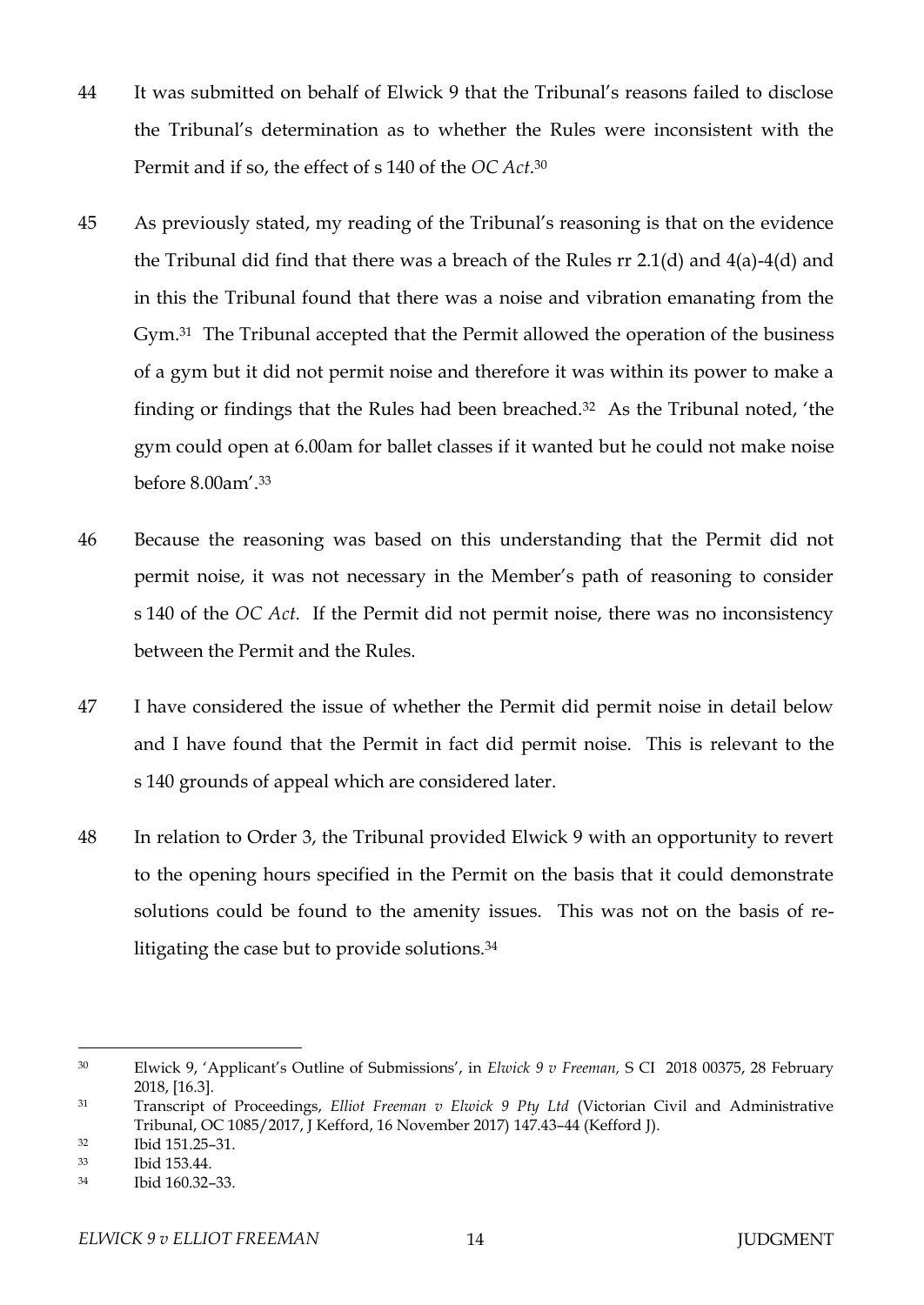- 49 It is clear that Elwick 9 understood the terms of the Orders as it did not open the Gym before 8.00am in accordance with Order 1 from 10 November 2017 and, on 30 November 2017, applied to the Tribunal under the liberty granted by Order 3 to modify the operation of Order 2.
- 50 Order 4 provided the applicant an opportunity to return to the Tribunal for further and better orders to ensure compliance with orders 1 and 2.
- 51 Consequently, applying the relevant tests set out in *SMA Projects Australia Pty Ltd v Jovanovic,*<sup>35</sup> *Secretary to the Department of Justice v YEE*<sup>36</sup> and *State of Victoria v Turner,*<sup>37</sup> I conclude that in relation to the adequacy of the reasons question:
	- a) the Tribunal gave oral reasons at the hearing and made findings after consideration of all material questions of fact;
	- b) the Tribunal transcript discloses the Tribunals path of reasoning in reaching its decision;
	- c) the Tribunal's oral reasons and were adequate and sufficient, by a combination of what was expressly stated and in the inference necessarily arising from those statements is sufficient to enable both Elwick 9 and an appeal court to understand the reasoning upon which the Orders were based; and
	- d) consequently, the answer to Question 1 is yes, the Tribunal did comply with s 117 of the *VCAT Act*.

<sup>35</sup> [2006] VSC 176 (10 May 2006) (Mandie J).

<sup>36</sup> [2012] VSC 447 (26 September 2012), [90]–[97].

<sup>37</sup> [2009] VSC 66 (04 March 2009) (Kyrou J).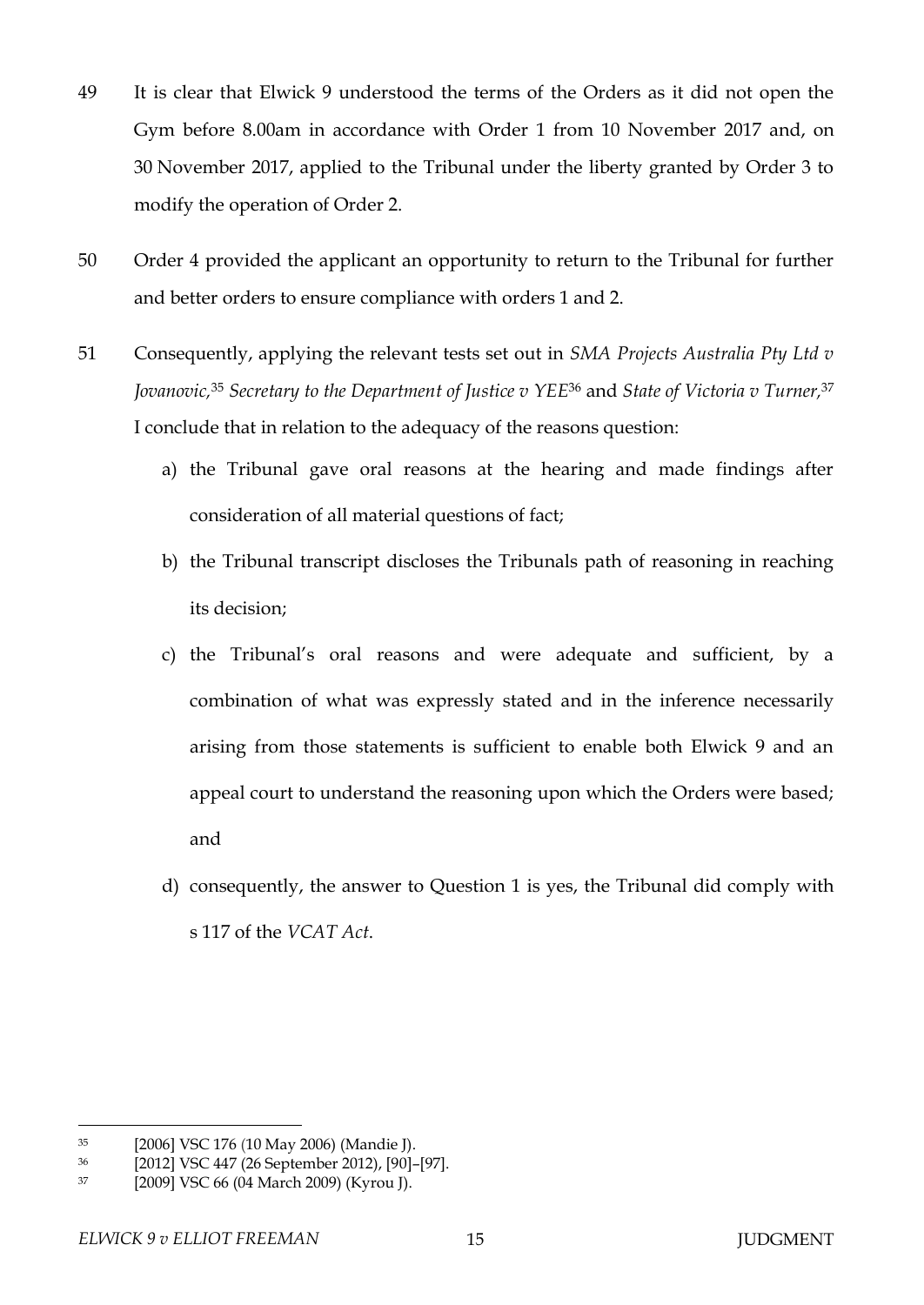# **Question 2- did the** *OC Act* **confer the power to make the Orders?**

- 52 The second question of law posed on behalf of Elwick 9 was, 'Can the power conferred by s 165 of the *OC Act* be exercised from time to time as the occasion requires?'.
- 53 In effect, this question asks whether the decision was a final decision or an ongoing supervisory decision which does not finally determine the dispute between the parties.
- 54 It was argued by Elwick 9 that the orders which provided for liberty to apply did not determine the dispute between the parties and had the effect of being an ongoing or supervisory order which was inconsistent with the obligation to bring to finality the issues in dispute.
- 55 Section 162 of the *OC Act* confers jurisdiction on the Tribunal to 'hear and determine a dispute' arising under the rules of an owners corporation. Subsection 165(1) provides that the Tribunal may make a range of orders '[i]n determining an owners corporation dispute', and that it 'may make any order it considers fair' relevantly including 'an order requiring a party to do or refrain from doing something'<sup>38</sup> or 'an order requiring a party to comply with [the OC] Act or the regulations or the rules of an owners corporation'.<sup>39</sup>
- 56 When exercising original jurisdiction,<sup>40</sup> the Tribunal has the power conferred upon it by or under the enabling enactment and the *VCAT Act*, regulation and rules.41 It is always a question of construing the Act in question. For example, 'any order it considers fair' is not conferring jurisdiction to do palm tree justice.<sup>42</sup>

<sup>38</sup> *Owners Corporations Act 2009* s 165(1)(a) ('the *OC Act*').

 $39$  Ibid s  $165(1)(b)$ .

<sup>40</sup> See *Giurina v Owners Corporation No 1579* [2012] VSC 466, [45]–[47].

<sup>41</sup> *Victorian Civil and Administrative Tribunal Act 1998* s 44 (the '*VCAT Act*'). The word 'function' is relevantly defined in s 3 of the Act to include 'power'.

<sup>42</sup> See *Christ Church Grammar School v Bosnich* [2010] VSC 476.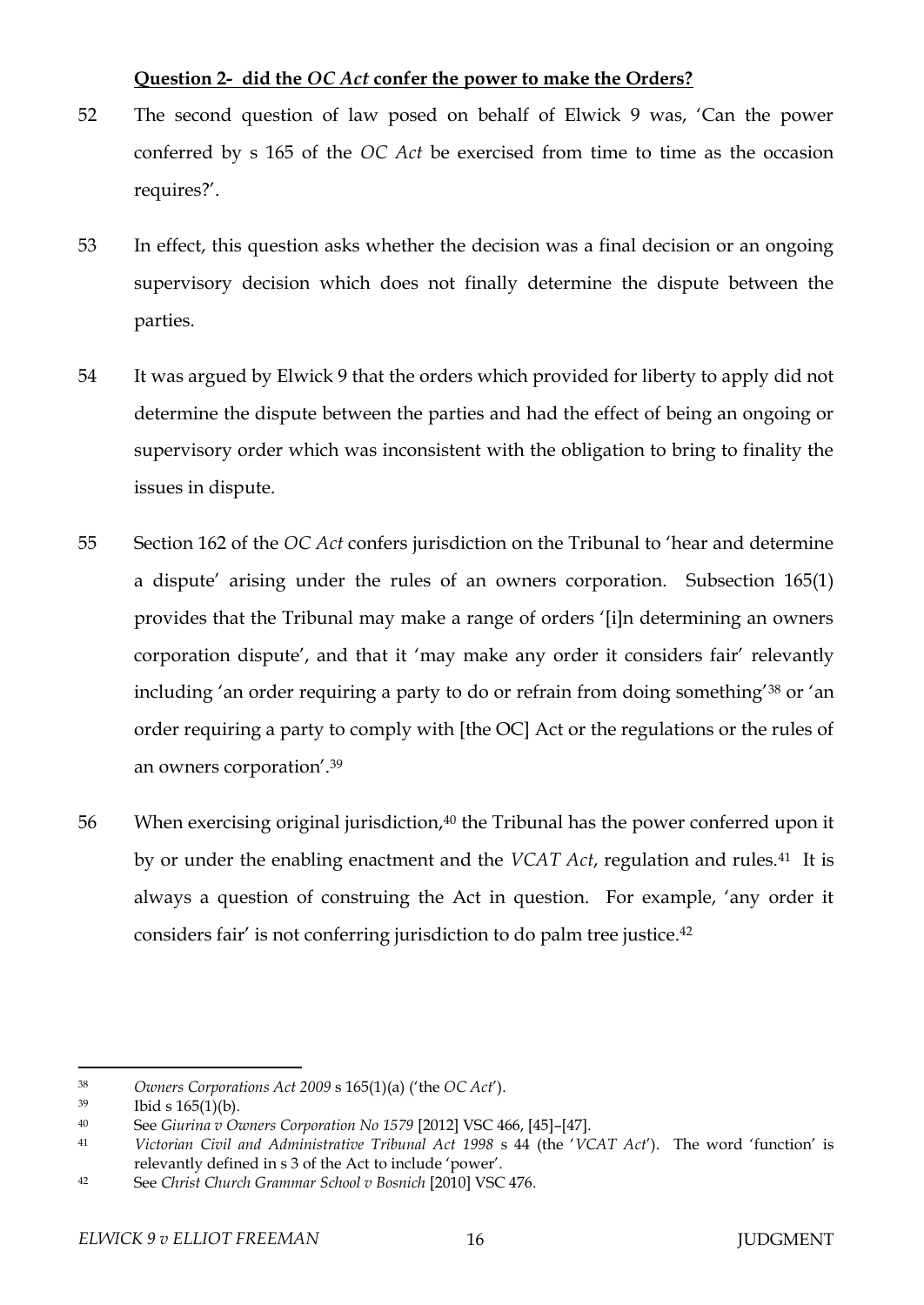- 57 In the context of ss 162 and 165 of the *OC Act*, the need for finality is a powerful factor 43
- 58 I agree with the submission made on behalf of Elwick 9 that the determination of a dispute means that it ought be brought to finality. In addition, s 98(1)(d) of the *VCAT Act* requires the Tribunal to determine each proceeding with as much speed as the requirements of the *VCAT Act* and any and the enabling enactment<sup>44</sup> and proper consideration of the matters before it permit.
- 59 It is not uncommon for the Tribunal to grant 'liberty to apply' in respect of its orders. This type of order is commonplace when the Tribunal is dealing with interlocutory matters, directions hearings or where an interim decision is warranted. Further, subs 165(3) of the *OC Act* specifically provides that VCAT may make any interim orders and ancillary orders it thinks fit in relation to an owners corporation dispute.

### 60 As Vice President Bowman explains in *Richardson v Business Licensing Authority*:

As is said in Williams "Civil Procedure – Victoria" (at I 59.01.20), the words "liberty to apply" are not intended to reserve to a court making a final order a right either to set aside or vary in any material respect the operative and substantive part of the order. The reservation of liberty to apply is simply a device by which further orders may be made when necessary for the purpose of implementing and giving effect to the principal relief already pronounced – see *Nicholson v Nicholson* [1974] 2 NSWLR 59. It is a mechanism which obviates the necessity of a further proceeding being brought to deal with matters that are essentially consequential upon the making of the original order: see *Abigroup Ltd v Abignano* (1992) FCA 39 FCR 74.

Indeed, there are some useful comments contained in the judgment of the Full Court of the Federal Court of Australia in *Abigroup* and particularly at 509. These comments are as follows:-

"The reservation of liberty to all parties to apply to a court is a provision directed essentially to questions of machinery, which may arise from the implementation of a court's orders ... Historically, orders reserving leave to apply are for limited purposes ... Historically the reservation by the Court of Chancery of further consideration of a decree was intended to cover the circumstance where following the pronouncement of the decree (a final decree) a further hearing was necessary for the court to deal with some outstanding issue sometimes requiring taking further evidence and making further declarations or

<sup>43</sup> See *Kabourakis v Medical Practitioners Board of Victoria* (2006) 25 VAR 449, 463 [47]–[48].

<sup>44</sup> In this case the *O*C *Act*.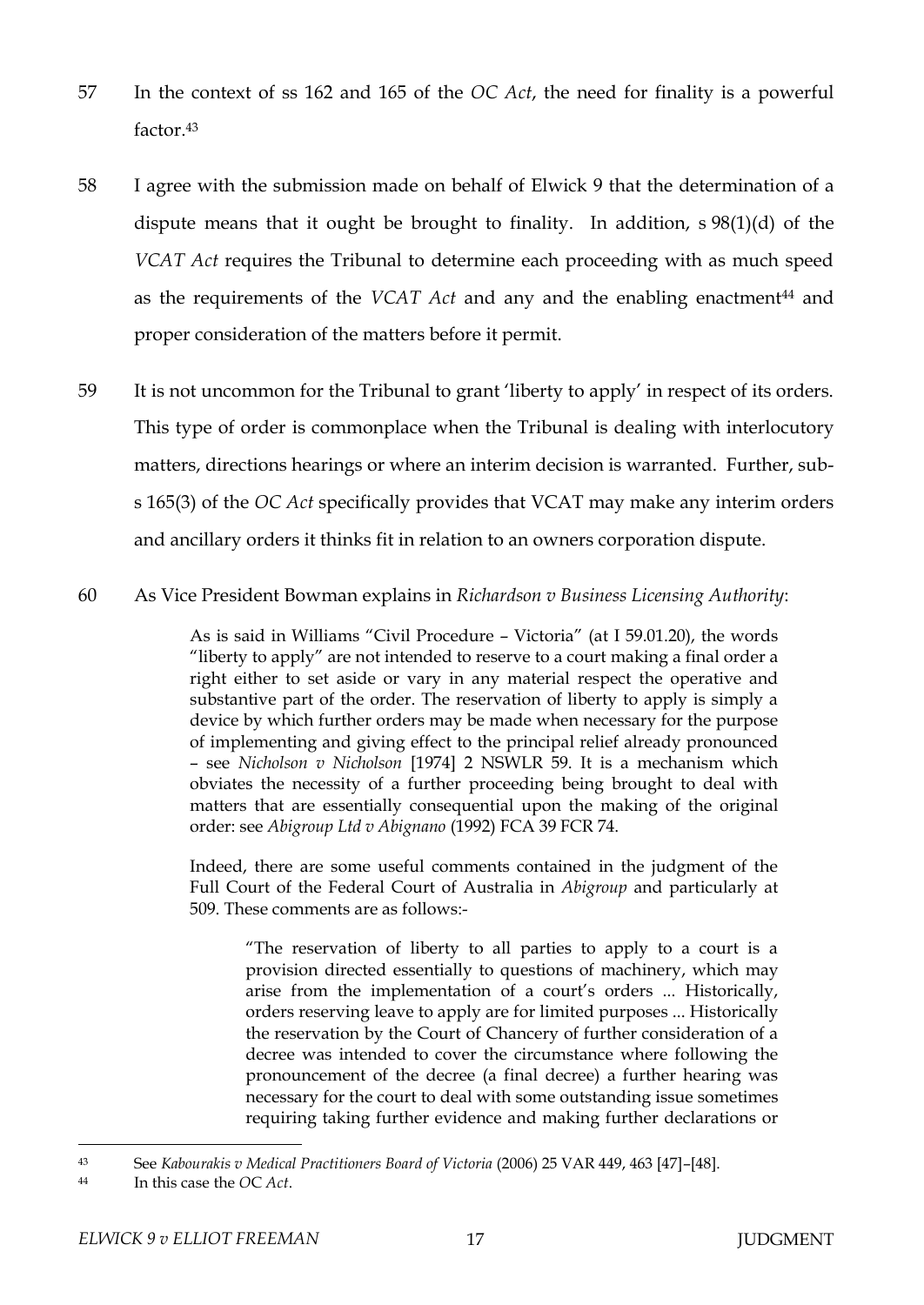orders. But this did not detract from the initial orders as being final orders. Rather it was a mechanism designed by the Court of Chancery to obviate the necessity of a further suit being instituted to deal with matters that were essentially consequential upon the making of the initial final decree ... It all depends upon the circumstances of the case and the particular orders or decrees formulated by the court."<sup>45</sup>

- 61 Under sub-s 165(3) of the *OC Act*, the Tribunal may make 'any interim orders and ancillary orders it thinks fit in relation to an owners corporation dispute'.46 The *VCAT Act* defines 'interim order' as meaning an order of an interim or interlocutory nature.<sup>47</sup>
- 62 On examination of the Tribunal transcript, and given the findings set out previously, I find that the use of the terminology 'liberty to apply' was *intended* not as a final order but as a way of providing the opportunity for Elwick 9 to demonstrate that the Gym could operate in compliance with the Rules. The Orders also provided an opportunity for the applicants to return to the Tribunal for further orders to ensure compliance with Orders 1 and 2 and to seek civil penalties in respect of breach and for contempt.
- 63 Whilst acknowledging the objectives of the *VCAT Act* and the provisions of 98(1)(d) for timely and efficient justice, the effect of the form of the Orders is that they are not expressed as final orders. This is consistent with the finding of the Tribunal as noted above in that the Tribunal was seeking to limit the operation of the Gym but giving its operator the chance to demonstrate compliance with the Rules as to noise and vibration. It is also consistent with the Tribunal's finding which makes similar reference to Elwick 9 being 'currently prepared to address the issues set out in the submissions'. However, when the application was made pursuant to the 'liberty to apply' the Tribunal refused the opportunity to put the expert evidence before it on the basis that to do so was seeking to re-litigate the matter. As a consequence, Elwick 9 made application to this Court.

<sup>45</sup> *Richardson v Business Licensing Authority* (2005) 23 VAR 456, [11]–[12] (per Bowman J).

<sup>46</sup> *OC Act* s 165(3).

<sup>47</sup> *VCAT Act* s 3.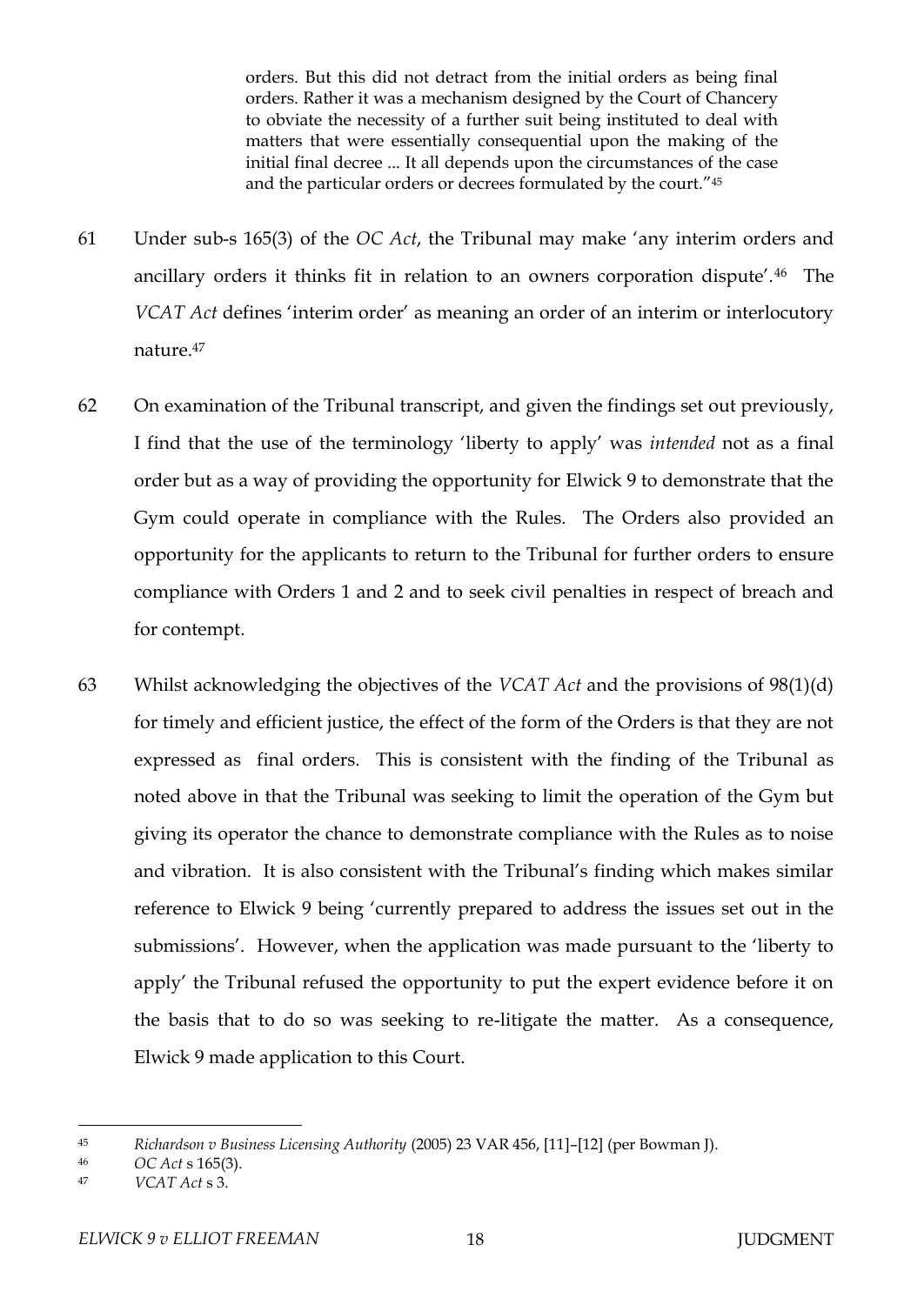- 64 I have concluded that Orders 3 and 4 are not expressed as final orders. They have an ongoing supervisory effect which is inconsistent with bringing a dispute to a final determination. As a consequence given the real effect of Orders 3 and 4, they are better classified as interim or ancillary orders and there is power in the Tribunal to make interim or ancillary orders pursuant to sub-s 165(3). An appeal from an interim order lies to this Court: *VCAT Act* s 148.
- 65 The reservation of liberty to apply is a means for a court to manage a proceeding at an interlocutory stage or to assist in implementing and giving effect to the principal relief.48 If the Tribunal had as its intention to make interim orders it ought to have been expressed them in a more limited manner so that the dispute could be brought to finality in accordance with the expectations implicit in ss 162 and 165(1) of the *OC Act*. The orders made by a Tribunal ought to be expressed either as final orders determining the matter if made pursuant to sub-s 165(1), or if there is some supervisory role that the Tribunal needs to undertake for the purposes of finally determining the matter, an interim or ancillary order may be validly made.
- 66 However, for the reasons that follow in relation to Questions 3 to 5, my conclusion in relation to Question 2 is not determinative of the appeal.

## **Questions 3-5 -whether the restriction on the use of the gym ordered by the Tribunal was in its effect inconsistent with section 140 of the** *OC Act*

- 67 Questions 3 5 as posed on behalf of Elwick 9 are:
	- 3. Does the grant of a permit under section 61 of the *Planning and Environment Act 1987* authorising a person to do something they would otherwise be prohibited from doing (a planning permit) create a "right" under that Act within the meaning of s 140(b)(v) of the *OC Act* to do the thing authorised by the planning permit?
	- 4. If:

 $\overline{a}$ <sup>48</sup> *Richardson v Business Licensing Authority* (2005) 23 VAR 456, [11] (per Bowman J).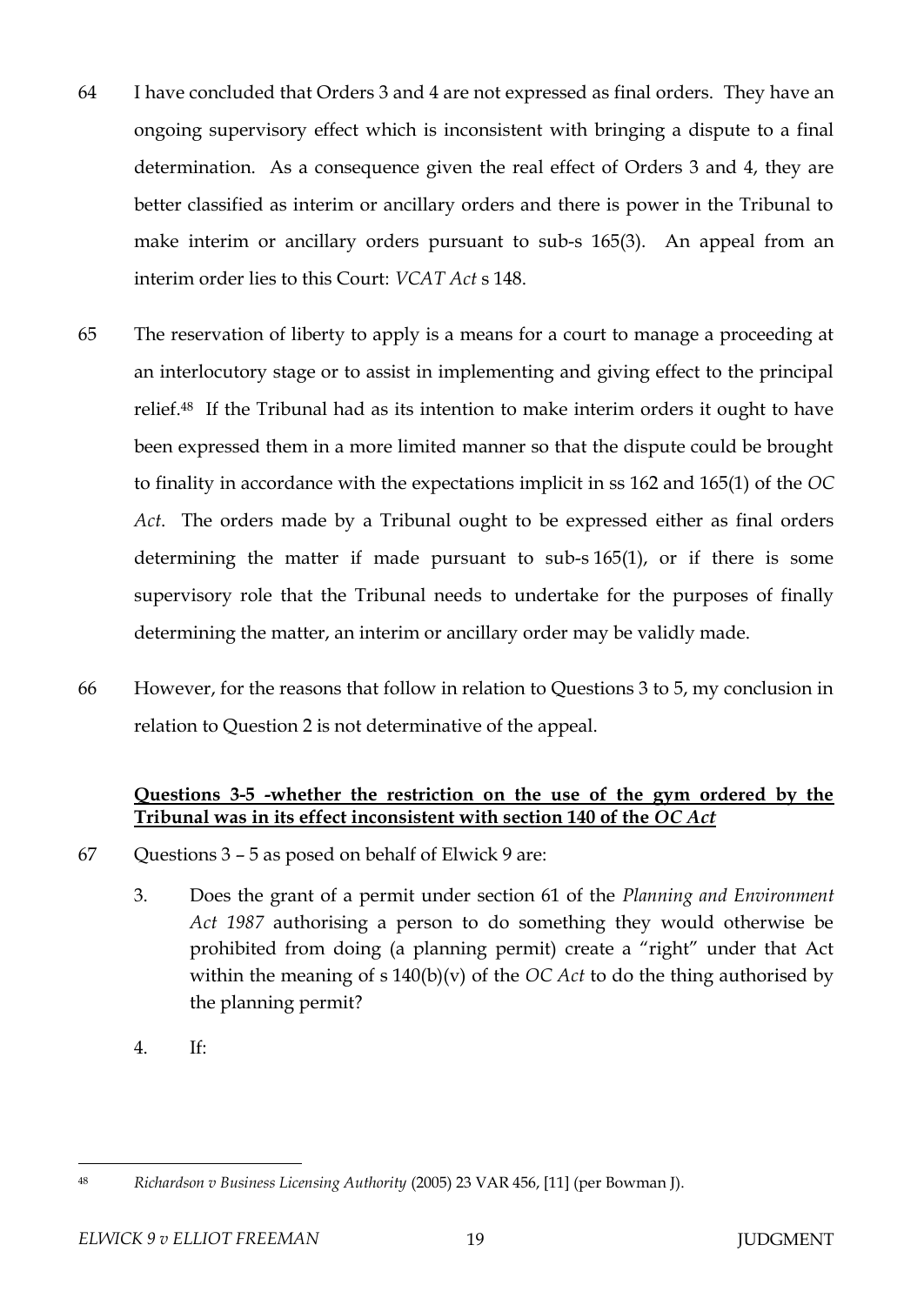- (a) by reason of s 140(b)(v) of the *OC Act* a rule of an owners corporation (the rule) does not have the effect of preventing a person from doing a thing authorised by a planning permit (the thing); and
- (b) the Tribunal hears and owners corporation dispute relating to an allegation that the person has breached the rules;

does the Tribunal have power to order the person not to do the thing?

- 5. If the answer to question 4 is "yes" does the Tribunal have power to make such an order if it has misdirected itself on the question whether the rule was ineffective to prevent the person doing the thing?"
- 68 These questions as framed are somewhat convoluted and were subject of some discussion at the trial. I have taken the issue in question to be (in the absence of a direct challenge to any of the individual rules), that by limiting the hours of operation the effect of the Orders made by the Tribunal allows the Rules to have precedence over the Permit and that such limitation would be inconsistent with s 140 of the *OC Act*. Mr Freeman helpfully framed the legal question as 'for the purposes of interpretation of sub-s 140(1)(b) of the *OC Act*, is a permitted use under a planning permit a 'right' under the *PE Act*?'. 49
- 69 This question raises the issue of s 140 of the *OC Act* and the compatibility of the Rules with another right, in this case a planning permit.
- 70 The Tribunal avoided direct consideration of the effect of the Orders and their consistency with s 140 of the *OC Act* by finding that the Permit did not authorise the making of noise.
- 71 Section 3 of the P*E Act* provides that 'use' in relation to land includes use or proposed use for the purpose for which the land has been or is being or may be developed. 'Use' therefore has its ordinary meaning in the additional elements included in the definition.

 $\overline{a}$ <sup>49</sup> Elliot Freeman, 'Respondent's Outline of Submissions', in *Elwick 9 v Freeman,* S CI 2018 00375, 7 March 2018, 10.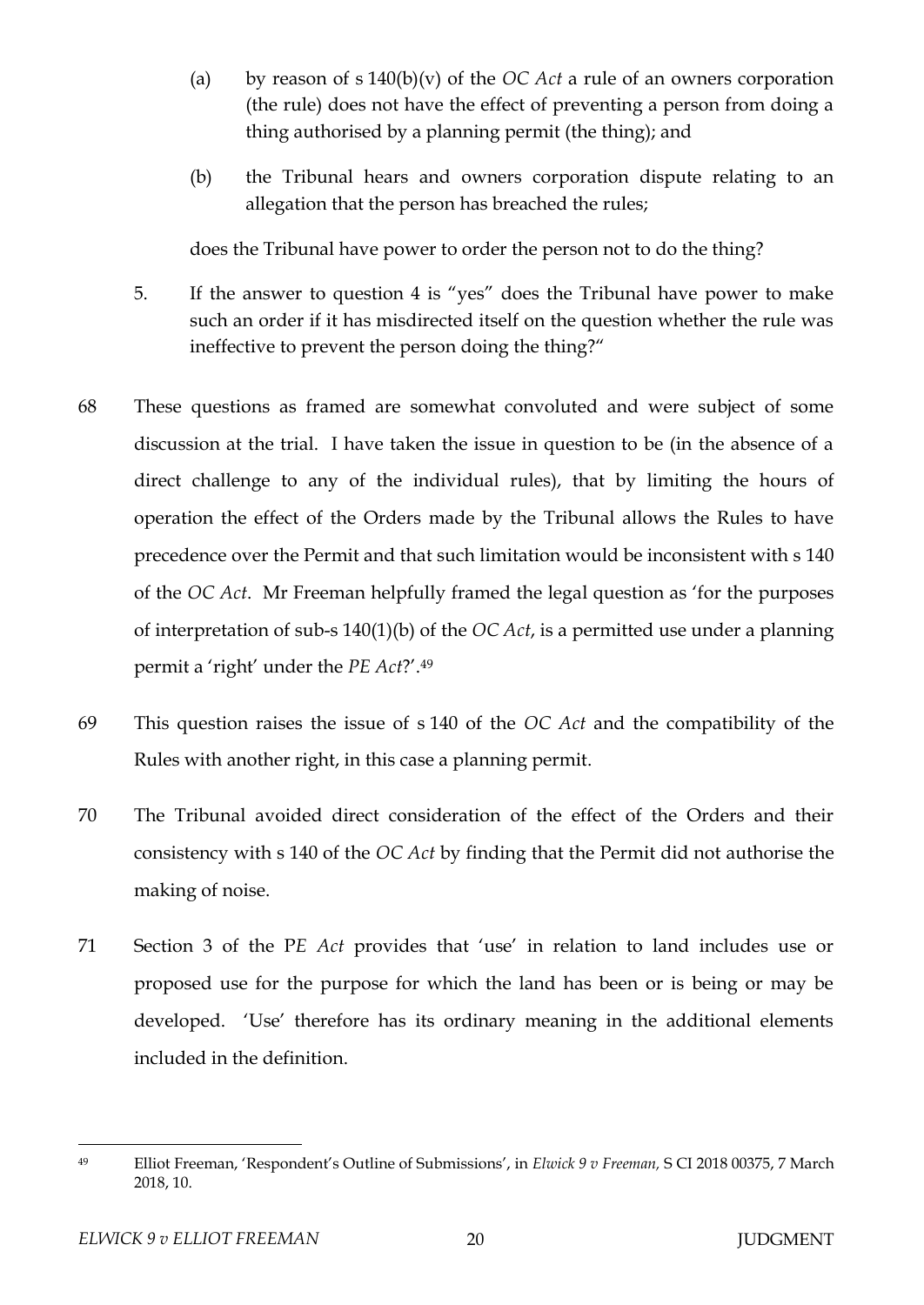- 72 The Macquarie Dictionary defines 'use' as 'to employ for some purpose'. Therefore, when people are using land they are doing so with some object or purpose in mind. They are using it, for example, as a gym. In general, use of land means physical use for a purpose which relates to land as a physical entity.
- 73 The Permit gave Elwick 9 permission and authority, in other words the right to use the land for the purpose of a gym.50 This means Elwick 9 has permission to do the activities that were part of that use subject to the conditions in the permit.
- 74 It is inconsistent with common sense that the permission to use land for a specified use is divorced from the usual consequences or incidents of that use. Would a child care facility, a school, a restaurant, or a bar be expected to be effectively silent for all hours of the day within the permitted hours of operation? In my opinion, it is a theoretical construct to divide the use of the land permitted by the Permit as a gym and the activities conducted on the land which make up the use of the land.
- 75 The activities complained of, which were the cause of the noise and vibration, are common activities associated with a gym and were for the purpose of the permitted use as a gym. These activities were clearly part of the use of the land as a gym.
- 76 It is a natural and usual incident of the use of the land as a gym that some noise will be created. Provided that the conditions restricting noise are not breached, the activities which are part of the use as a gym, even the incidental noise created by those activities, are allowed and encompassed by the Permit.

## **How should s 140 of the** *OC Act* **be applied here?**

77 Section 140 of the *OC Act* provides:

### **140 Rules to be of no effect if inconsistent with law**

A rule of an owners corporation is of no effect if it—

(a) unfairly discriminates against a lot owner or an occupier of a lot; or

<sup>50</sup> Described in the permit as a 'restricted recreational facility' in accordance with the land use definitions contained Clause 74 of the Scheme.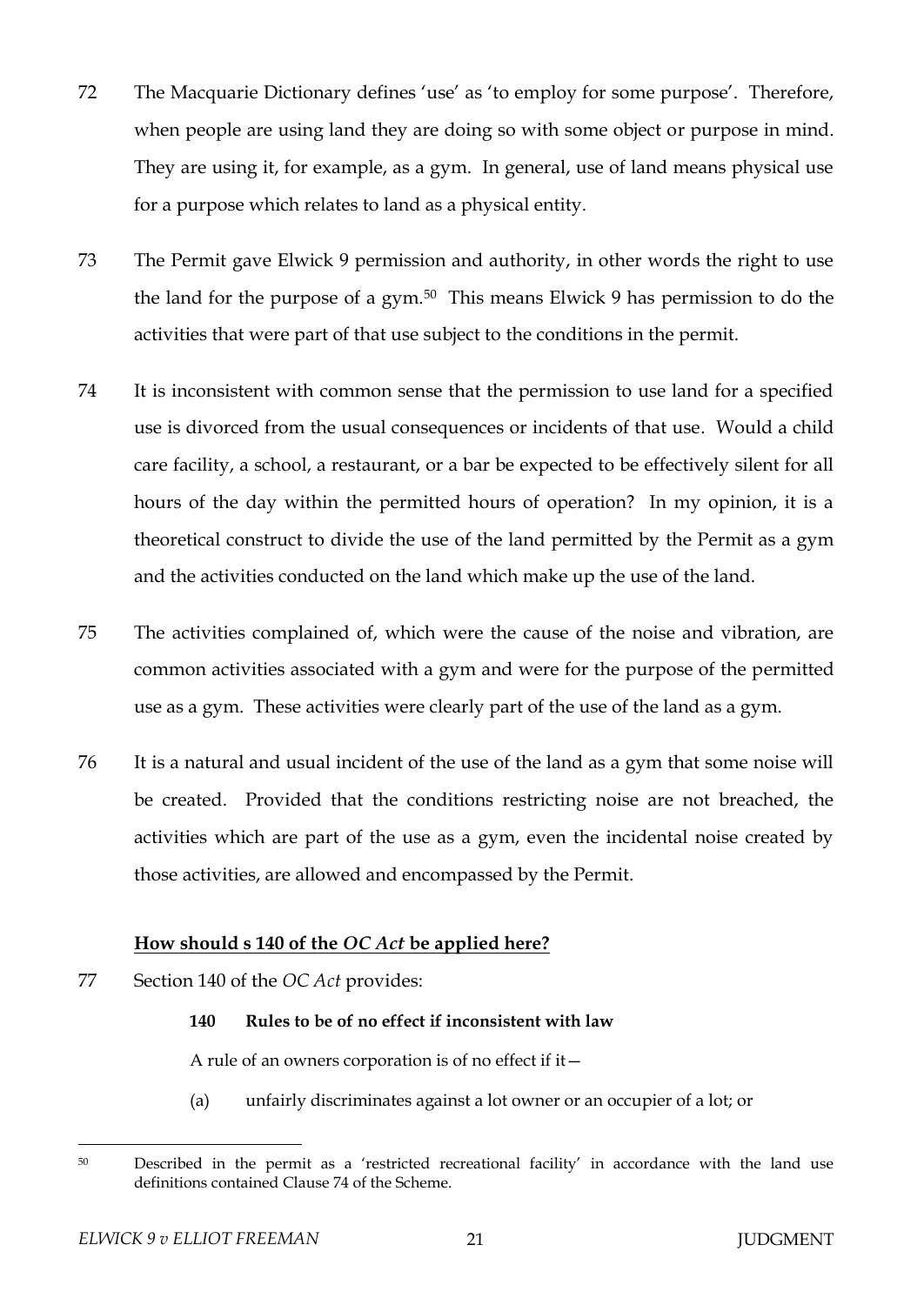- (b) is inconsistent with or limits a **right** or avoids an obligation **under**
	- (i) this Act; or
	- (ii) the Subdivision Act 1988; or
	- (iii) the regulations under this Act; or
	- (iv) the regulations under the Subdivision Act 1988; or
	- (v) **any other Act** or regulation.

(emphasis added)

- *78* It was submitted on behalf of Elwick 9 that if this section were correctly applied, it should have been held that Rules r 4(b), and other rules relating to noise and vibration, were ineffective as they were inconsistent with the use permitted by the Permit.<sup>51</sup>
- 79 It was argued by Elwick 9 that the Permit created a substantive right to use the land as a gym under the *PE Act* . <sup>52</sup> This, it was submitted, constitutes a 'right' under an Act for the purpose of sub-s 140(b)(v) of the *OC Act* and that therefore the relevant Rules was of no effect to the extent that it was inconsistent with the use permitted by the Permit.
- 80 The purposes of the *OC Act* are set out in s 1:

## **1 Purposes**

The main purposes of this Act are—

- (a) to provide for the management, powers and functions of owners corporations; and
- (b) to provide for appropriate mechanisms for the resolution of disputes relating to owners corporations; and
- (c) to amend the Subdivision Act 1988 in relation to the creation of owners corporations.
- 81 Also relevant to understanding the role of the *OC Act* and the Rules is s 4.

 $\overline{a}$ <sup>51</sup> Elwick 9, 'Applicant's Outline of Submissions', in *Elwick 9 v Freeman,* S CI 2018 00375, 28 February 2018, [41].

<sup>52</sup> Ibid [39.1].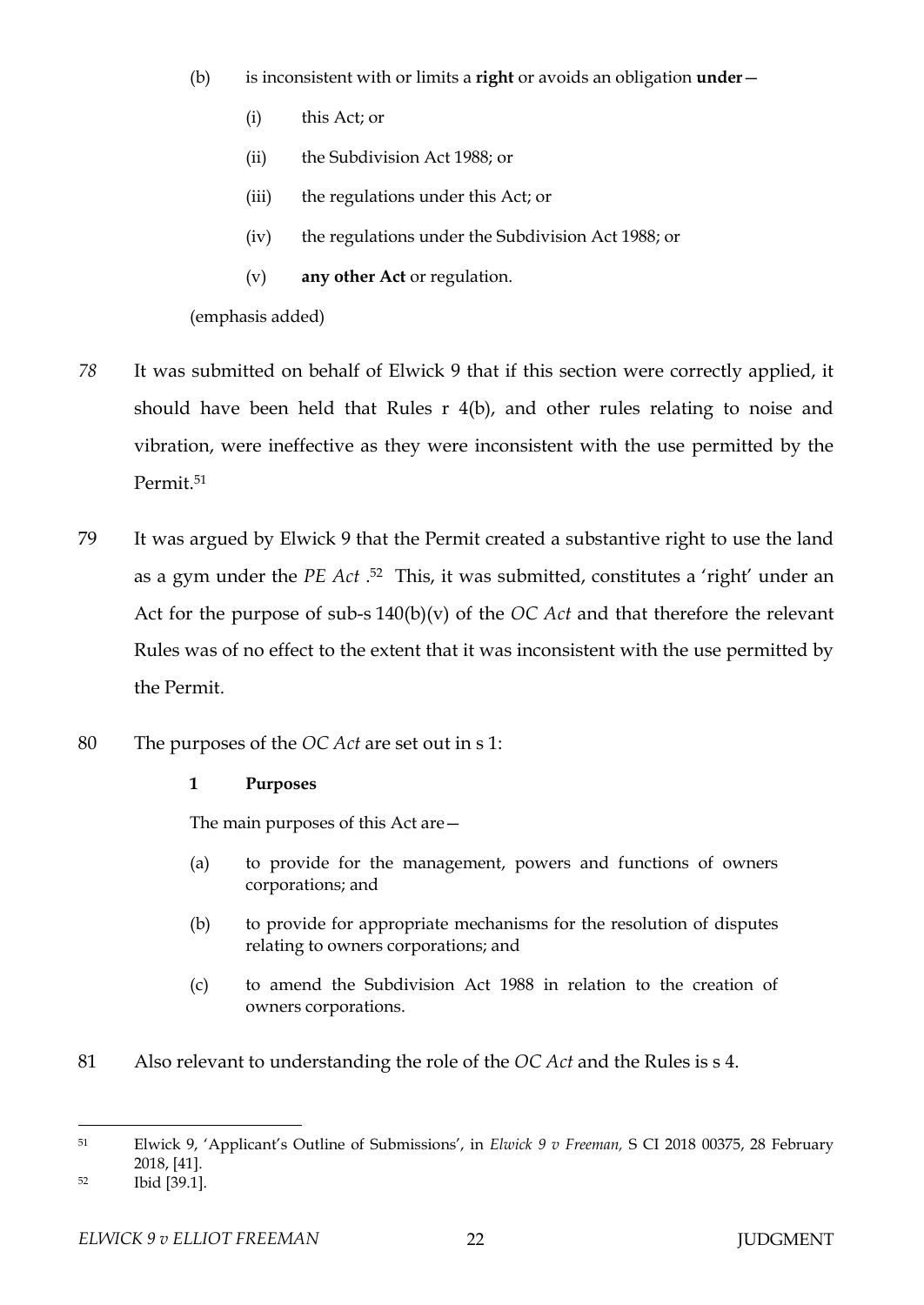### **4 Functions of owners corporation**

An owners corporation has the following functions—

- (a) to manage and administer the common property;
- (b) to repair and maintain—
	- (i) the common property;
	- (ii) the chattels, fixtures, fittings and services related to the common property or its enjoyment;
	- (iii) equipment and services for which an easement or right exists for the benefit of the land affected by the owners corporation or which are otherwise for the benefit of all or some of the land affected by the owners corporation;
- (c) to take out, maintain and pay premiums on insurance required or permitted by any Act or by Part 3 and any other insurance the owners corporation considers appropriate;
- (d) to keep an owners corporation register;
- (e) to provide an owners corporation certificate in accordance with Division 3 of Part 9 when requested;
- (f) to carry out any other functions conferred on the owners corporation  $by -$ 
	- (i) this Act or the regulations under this Act; or
	- (ii) the Subdivision Act 1988 or the regulations under that Act;
	- (iii) any other law; or
	- (iv) the rules of the owners corporation.
- 82 The term 'right' is not defined within the *OC Act*, and its meaning within the context of sub-s 140(b)(v) has been the subject of little judicial consideration since its introduction into law in late 2007.<sup>53</sup>
- 83 In the context of sub-s 140(b)(v) of the *OC Act*, by referring to a 'right' *under* an Act or regulation, it is clear that the section affords explicit protection to statutory rights, as distinguished from common law rights (although that is not to say that common law rights are not protected).

 $\overline{a}$ <sup>53</sup> See *Owners Corporation PS 501391P v Balcombe* [2016] VSC 384 (22 July 2016), [181]-[193] ('*Balcombe*'); *Owners Corporation RP 3454 v Belinda Ainley* [2017] VSC 790 21 December 2017), [85]-[86] ('*Ainley*').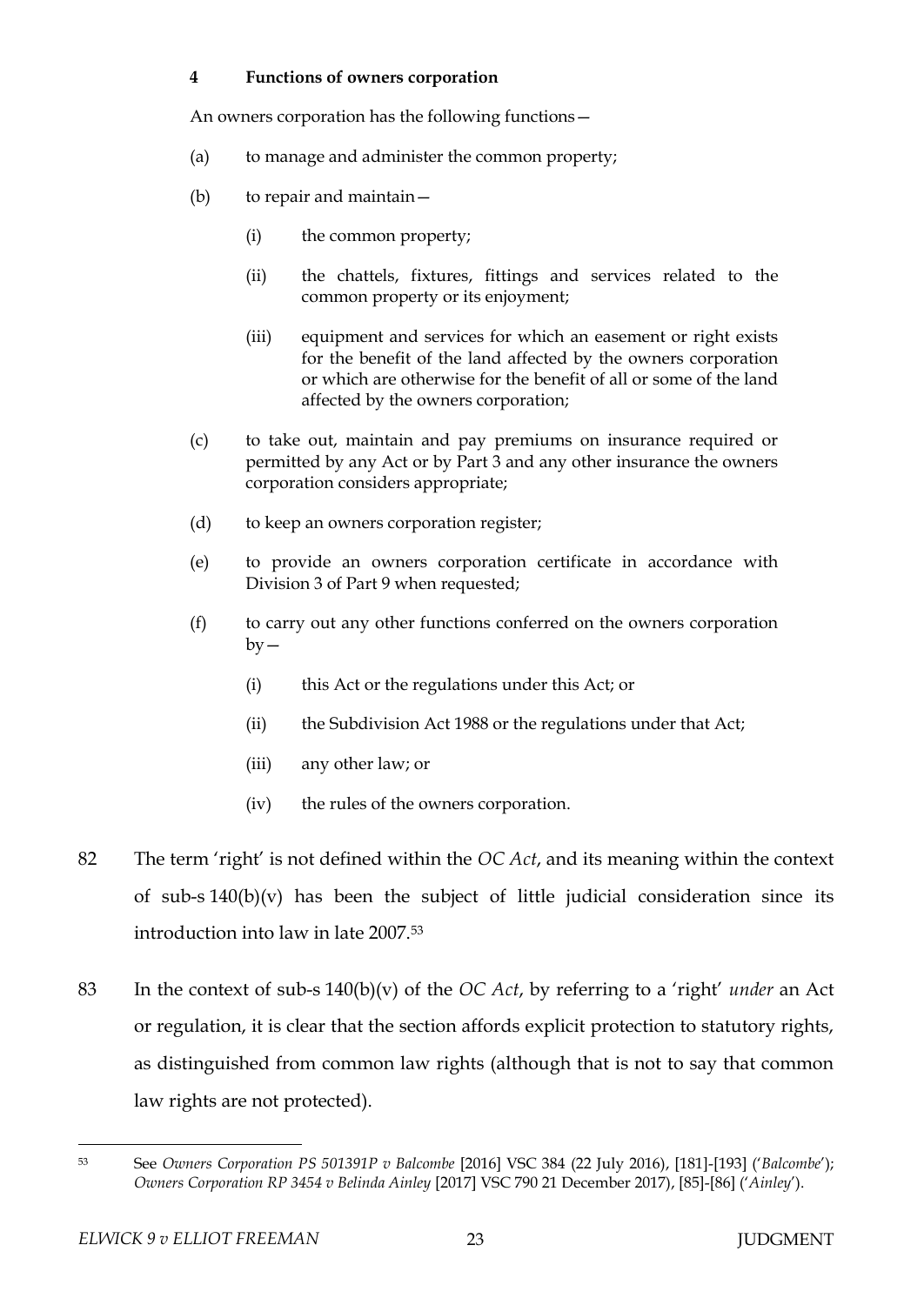- 84 Rights accrued under statute are similarly protected by the *ILA*, of which there has been extensive judicial consideration. Section 14(2)(e) uses similar wording to the *OC Act*, stating that where an Act, or a provision of an Act, is repealed, amended, expires, lapses or otherwise ceases to have effect, this shall not (unless the contrary intention expressly appears), affect any right, privilege, obligation or liability acquired, accrued or incurred under that Act or provision. The very same protection is given to rights accrued or incurred under subordinate instruments.<sup>54</sup> This legislation supplements the common law presumption against retrospectivity.<sup>55</sup>
- 85 The judiciary has been broad in its interpretation of 'rights' in this context, taking care not to confine the protection of the law as to 'rights' narrowly.56 This approach has been taken due to the legal and constitutional principle which sits behind the general protection of accrued rights, being the principle that where Parliament seeks to end an accrued right, it must be clear and unambiguous in its intention.57 To this end, it is an established principle that even an inchoate or conditional right can be preserved under the relevant legislation.<sup>58</sup>
- 86 In this context it has also been established that terms like 'right', 'interest', 'title', 'power' or 'privilege' must be construed by reference to the relevant statute,<sup>59</sup> and that the context and the whole circumstances must be considered.<sup>60</sup>
- 87 Additionally, accrued rights which have been held to be substantive, rather than procedural, have attracted a greater level of protection.<sup>61</sup>

<sup>54</sup> *Interpretation of Legislation Act 1984* s 28(2)(e).

<sup>55</sup> *Maxwell v Murphy* (1957) 96 CLR 261.

<sup>56</sup> *Carr v Finance Corp of Australia Ltd* (1982) 150 CLR 139, 151 (Mason, Murphy and Wilson JJ).

<sup>57</sup> *Chang v Laidley SC* (2007) HCA 37, [5].

<sup>58</sup> *Mathieson v Burton* (1971) 124 CLR 1, [23] (Gibbs J); *Esber v Commonwealth* (1992) 174 CLR 430 quoting *Free Lanka Insurance Co. Ltd v Ranasinghe* [1964] AC 541, 552.

<sup>59</sup> *Western Australian Planning Comm v Temwood Holdings Pty Ltd* (2004) 221 CLR 30; *Chang v Laidley SC* (2007) 234 CLR 1, [117].

<sup>60</sup> *George Hudson Ltd v Australian Timber Workers' Union* (1923) CLR 413, 434 (Isaacs J); *Baker v Australian Asbestos Insulations Pty Ltd* (1985) 3 NSWLR 280, 289.

<sup>61</sup> See generally *Maxwell v Murphy* (1957) 96 CLR 261, 267, 278. The difference was described by Mason CJ in *McKain v R W Miller & Co (SA) Pty Ltd* (1991) 174 CLR 1, 26–7 where it was stated that rules which are directed to governing or regulating the mode or conduct of court proceedings are procedural and all other provisions or rules are to be classified as substantive, endorsed in *John Pfeiffer*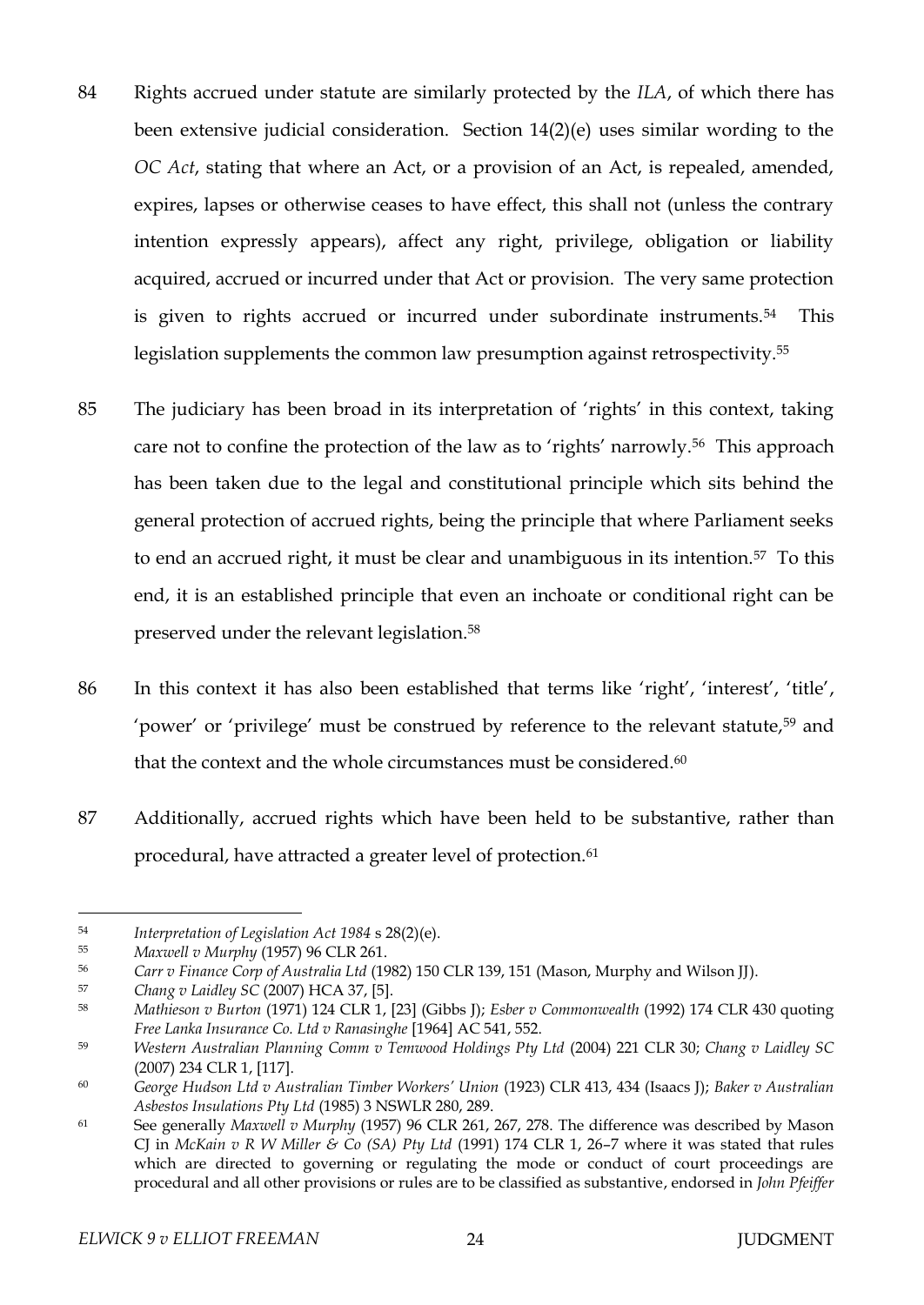88 These principles assist in understanding the meaning of the term 'right', and in discerning whether something which could be said to be a 'right under statute' would be protected by s 140(b)(v) of the *OC Act*.

## **Is a planning permit a 'right'?**

- 89 It is necessary to determine for the purposes of Questions 3-5 whether a planning permit is a 'right' which is protected by virtue of s 140 of the *OC Act*.
- 90 The *PE Act* is the legislation which governs the use and development of land in Victoria.
- 91 The objectives of the *PE Act* are set out at section 4.

## **4 Objectives**

- (1) The objectives of planning in Victoria are—
	- (a) to provide for the fair, orderly, economic and sustainable use, and development of land;
	- (b) to provide for the protection of natural and man-made resources and the maintenance of ecological processes and genetic diversity;
	- (c) to secure a pleasant, efficient and safe working, living and recreational environment for all Victorians and visitors to Victoria;
	- (d) to conserve and enhance those buildings, areas or other places which are of scientific, aesthetic, architectural or historical interest, or otherwise of special cultural value;
	- (e) to protect public utilities and other assets and enable the orderly provision and co-ordination of public utilities and other facilities for the benefit of the community;
	- (f) to facilitate development in accordance with the objectives set out in paragraphs (a), (b), (c), (d) and (e);
	- (g) to balance the present and future interests of all Victorians.
- (2) The objectives of the planning framework established by this Act are—

*Pty Ltd v Rogerson* (2000) 203 CLR 503.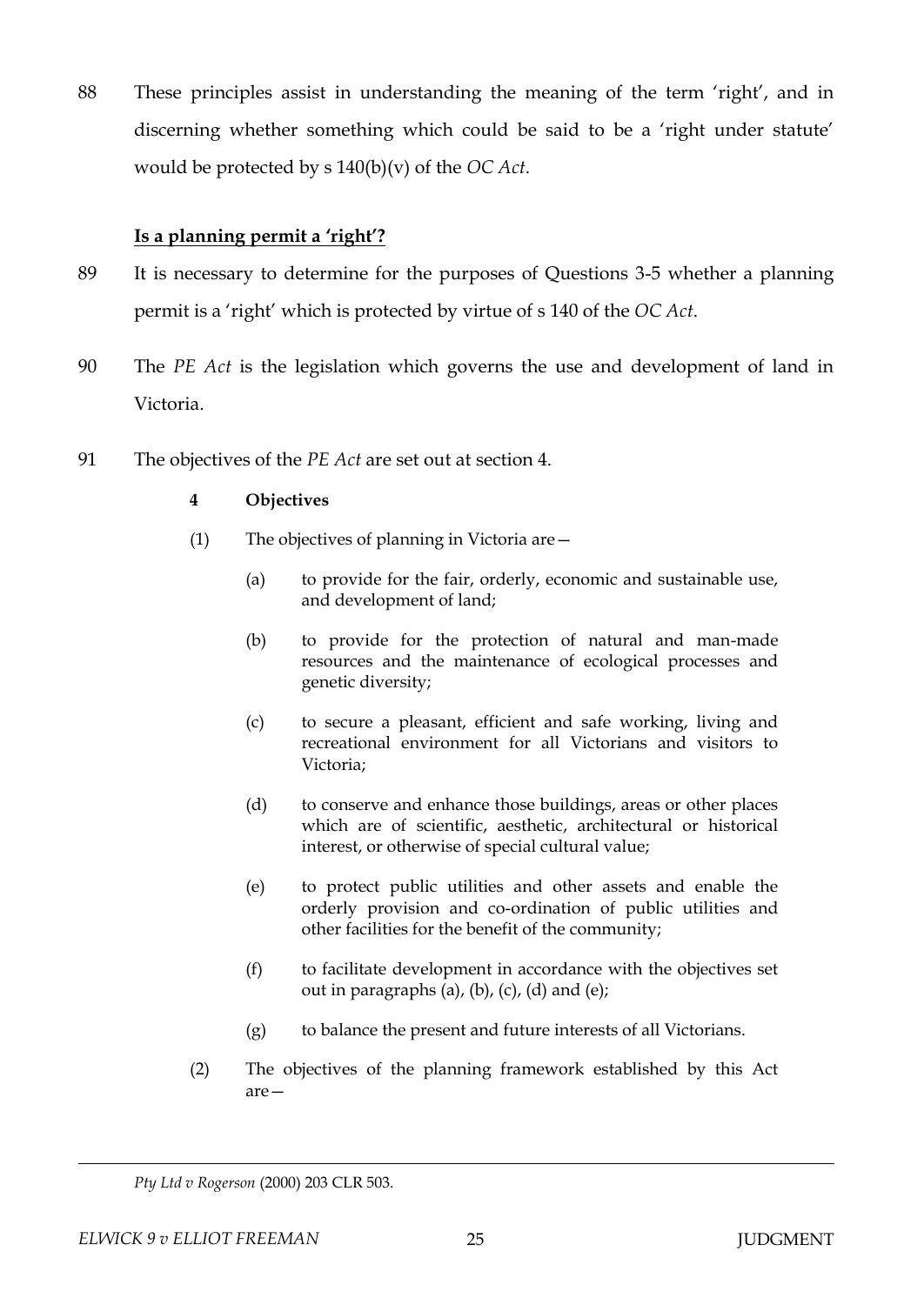- (a) to ensure sound, strategic planning and co-ordinated action at State, regional and municipal levels;
- (b) to establish a system of planning schemes based on municipal districts to be the principal way of setting out objectives, policies and controls for the use, development and protection of land;
- (c) to enable land use and development planning and policy to be easily integrated with environmental, social, economic, conservation and resource management policies at State, regional and municipal levels;
- (d) to ensure that the effects on the environment are considered and provide for explicit consideration of social and economic effects when decisions are made about the use and development of land;
- (e) to facilitate development which achieves the objectives of planning in Victoria and planning objectives set up in planning schemes;
- (f) to provide for a single authority to issue permits for land use or development and related matters, and to co-ordinate the issue of permits with related approvals;
- (g) to encourage the achievement of planning objectives through positive actions by responsible authorities and planning authorities;
- (h) to establish a clear procedure for amending planning schemes, with appropriate public participation in decision making;
- (i) to ensure that those affected by proposals for the use, development or protection of land or changes in planning policy or requirements receive appropriate notice;
- (j) to provide an accessible process for just and timely review of decisions without unnecessary formality;
- (k) to provide for effective enforcement procedures to achieve compliance with planning schemes, permits and agreements;
- (l) to provide for compensation when land is set aside for public purposes and in other circumstances.
- 92 The *PE Act* is the statutory source of the power to grant a planning permit. Part 4 of the *PE Act* sets out the process for obtaining a planning permit.<sup>62</sup> Once granted a permit confers the right to use and develop land in accordance with the conditions

 $\overline{a}$ <sup>62</sup> *Planning And Environment Act 1987* ss 47-68 ('the *PE Act*').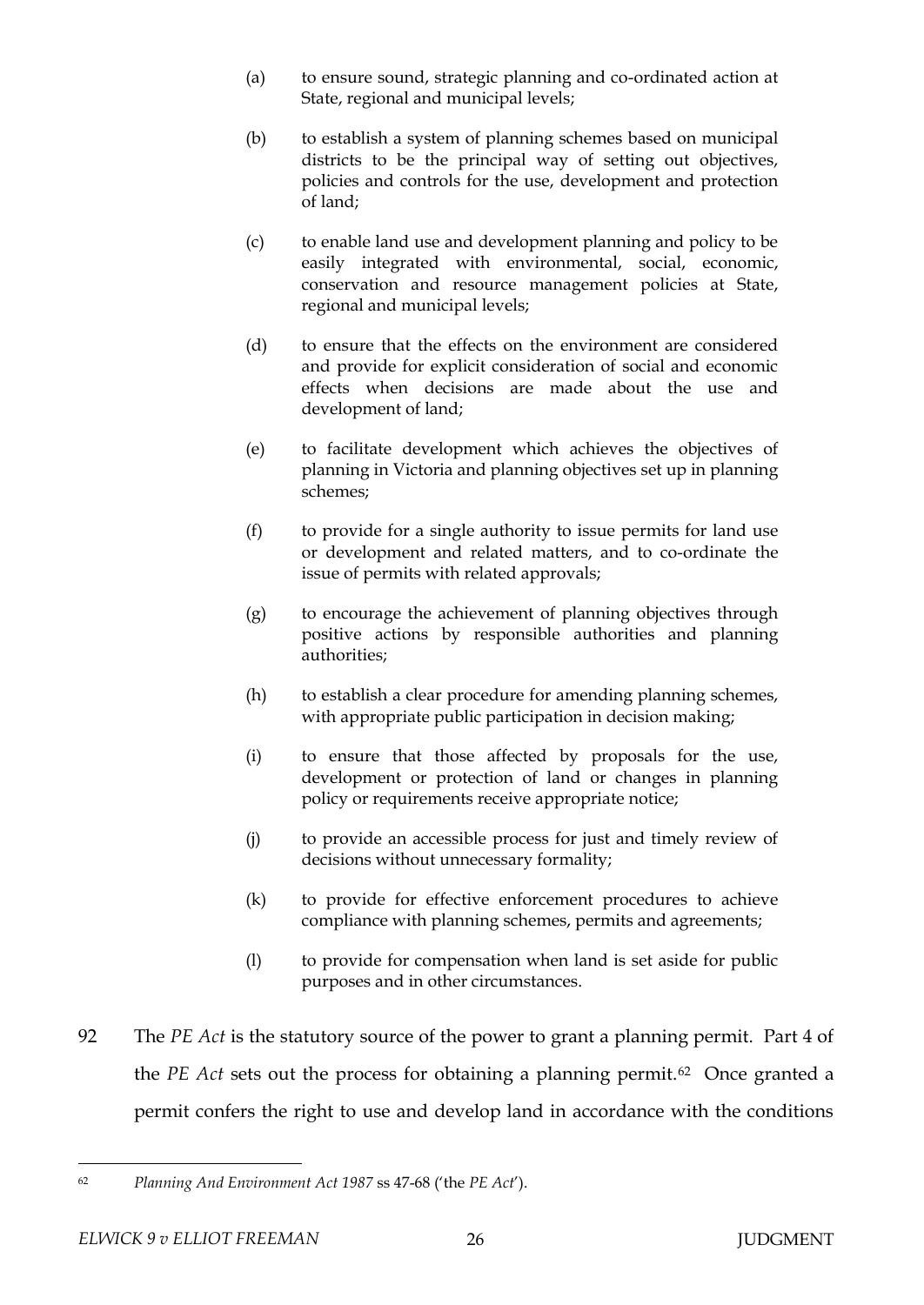imposed on the permit. The process for amending the right is set out in the *PE Act*. 63 A planning permit can be enforced under the *PE Act* and a person who uses or develops the land in breach of the permit can be prosecuted or subject to the processes to enforce compliance with the permit which are set out in the *PE Act*. 64

- 93 The right to use and develop the land granted by the planning permit is a substantive one which can be relied upon by an owner or occupier of the land. It runs with the land.<sup>65</sup>
- 94 Two cases heard before the Tribunal have addressed the question whether a permit creates a 'right', albeit in a different context.
- 95 *Lakkis v Wyndham CC*<sup>66</sup> involved an application to the Tribunal for a declaration that the subject land had existing use rights. Deputy President Macnamara considered the common law presumption against retrospectivity and the *Interpretation of Legislation Act 1984* s 28(2)(e) ('the *ILA'*) and stated:

In my view the scheme of the Planning and Environment Act is to treat existing uses which are the subject of permit rights separately from other existing uses such as those which were carried on before a scheme existed at all or those which were *"as of right"* under a repealed scheme. Permits are specifically dealt with in section 68 and 208 of the Planning and Environment Act. Permits create substantive rights".<sup>67</sup>

96 This analysis was adopted by President Morris in a later case before the Tribunal in *Simpson v Bass Coast SC*. <sup>68</sup> In this case, the respondent was given notice by the responsible authority of a notice of the decision to grant the permit. This decision was subject to an application for review and prior to the review being heard the relevant zoning was changed from a rural zone to a farming zone. As a consequence, the applicant argued that the proposed use was now prohibited under the new planning scheme. The respondent applied for a declaration on the basis that

<sup>63</sup> Ibid ss 72-76D, 87–91.

<sup>64</sup> Ibid ss 87-91, 114–130.

<sup>65</sup> *Eaton & Sons Pty Ltd v Warringah Shire Council* (1972) 129 CLR 270, 293 (Stephen J).

<sup>66</sup> [2001] VCAT 863 (31 May 2001).

<sup>67</sup> Ibid [29].

<sup>68</sup> [2007] VCAT 165 (13 February 2007).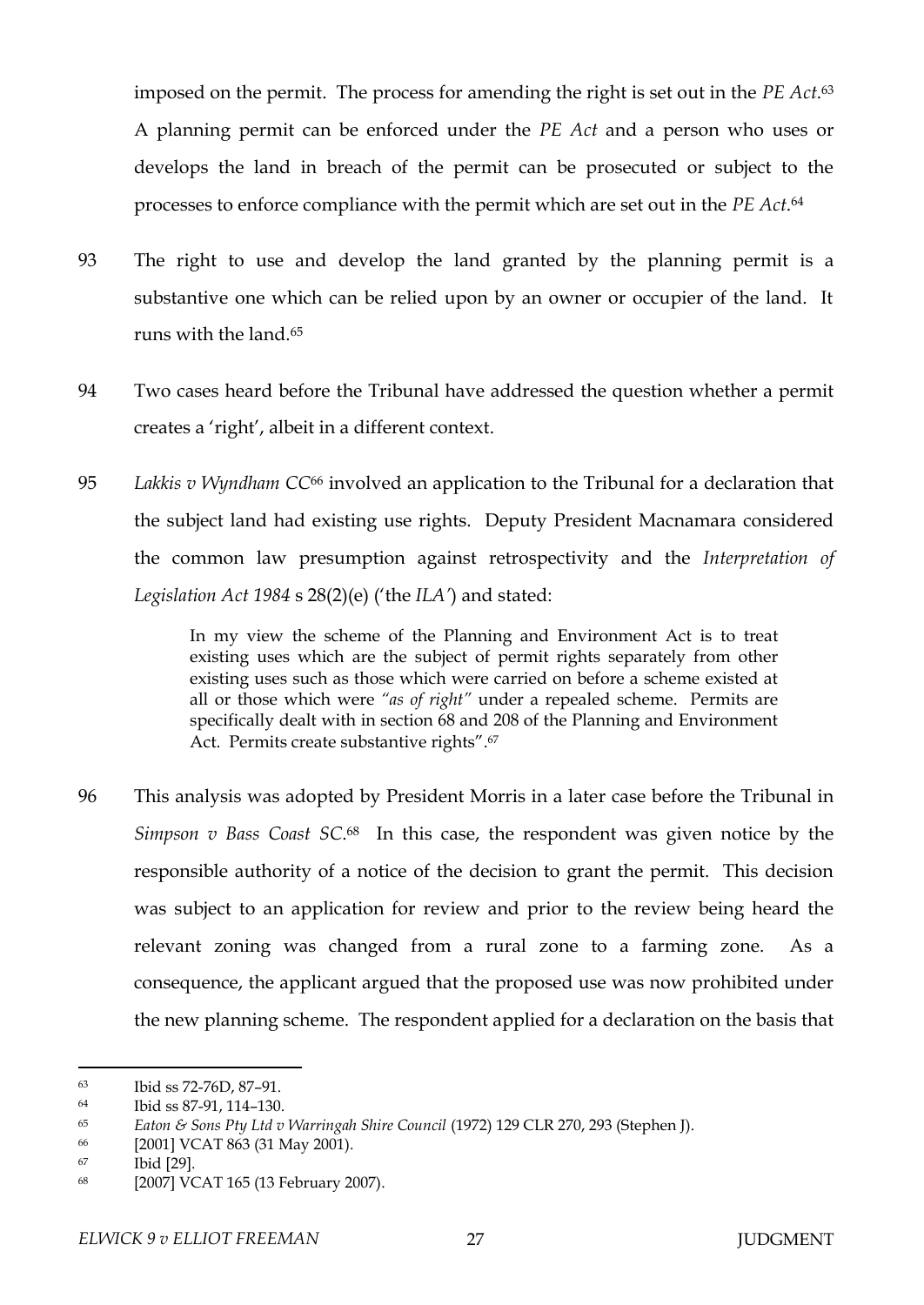a right to be issued with a permit had accrued prior to the change of the planning scheme, and that on that basis the proceeding must continue on the basis of the rural zone, not the farming zone.

97 President Morris applied the common law presumption against retrospectivity and s 28(2)(e) of the *ILA* and stated:

> In my opinion, the decision in *Lakkis* is correct. However, there is *obiter dictum*, of high authority, which suggests that a planning permit is not a right, principally because it has been said that it is not acquired by, or accrued to, an individual but is *a consent to the world at large in relation to the land which it is subject*: see *Eaton & Sons Pty Ltd v Warringah Shire Council*. However these comments are inconsistent with numerous other cases. In *Oppe v Shire of Lillydale*, Anderson J referred to *rights conferred* by a permit. In *Castellano v City of Port Melbourne*, Beach J held that a permit holder had acquired a right by virtue of the issue of a permit. In *Ungar v City of Malvern*, the Full Court of the Victorian Supreme Court uses the word *right* in relation to the grant of a permit. Moreover, in *Day v Pinglen Pty Ltd*, five judges of the High Court of Australia unanimously said, albeit in a different context:

A building approval [referring to a planning permit], once given, confers a valuable right, and the test by which an owner may be dispossessed of that right should be one that is clearly understood and readily applied.<sup>69</sup>

(footnotes omitted)

- 98 As referred to above by President Morris, a contrary position can be discerned by the approach taken in *Eton & Sons Pty Ltd v The Council of the Shire of Warringah*<sup>70</sup> where it was argued that as the council had consented to the use of land for storage and reselling of timber, the appellant had an accrued right or privilege under the relevant planning scheme. The ordinance provided that the revocation of the planning scheme 'should not affect "any right, privilege, obligation or liability acquired, accrued or incurred"' <sup>71</sup> under the relevant scheme.
- 99 Stephen J in his dissenting judgment, rejected the argument by reference to other provisions of the ordinance but also considered the matter on general principles. He considered in the context of the planning scheme provisions that the right being

<sup>69</sup> [2007] VCAT 165 (13 February 2007), [18].

<sup>70</sup> (1972) 129 CLR 275.

<sup>71</sup> Ibid 276.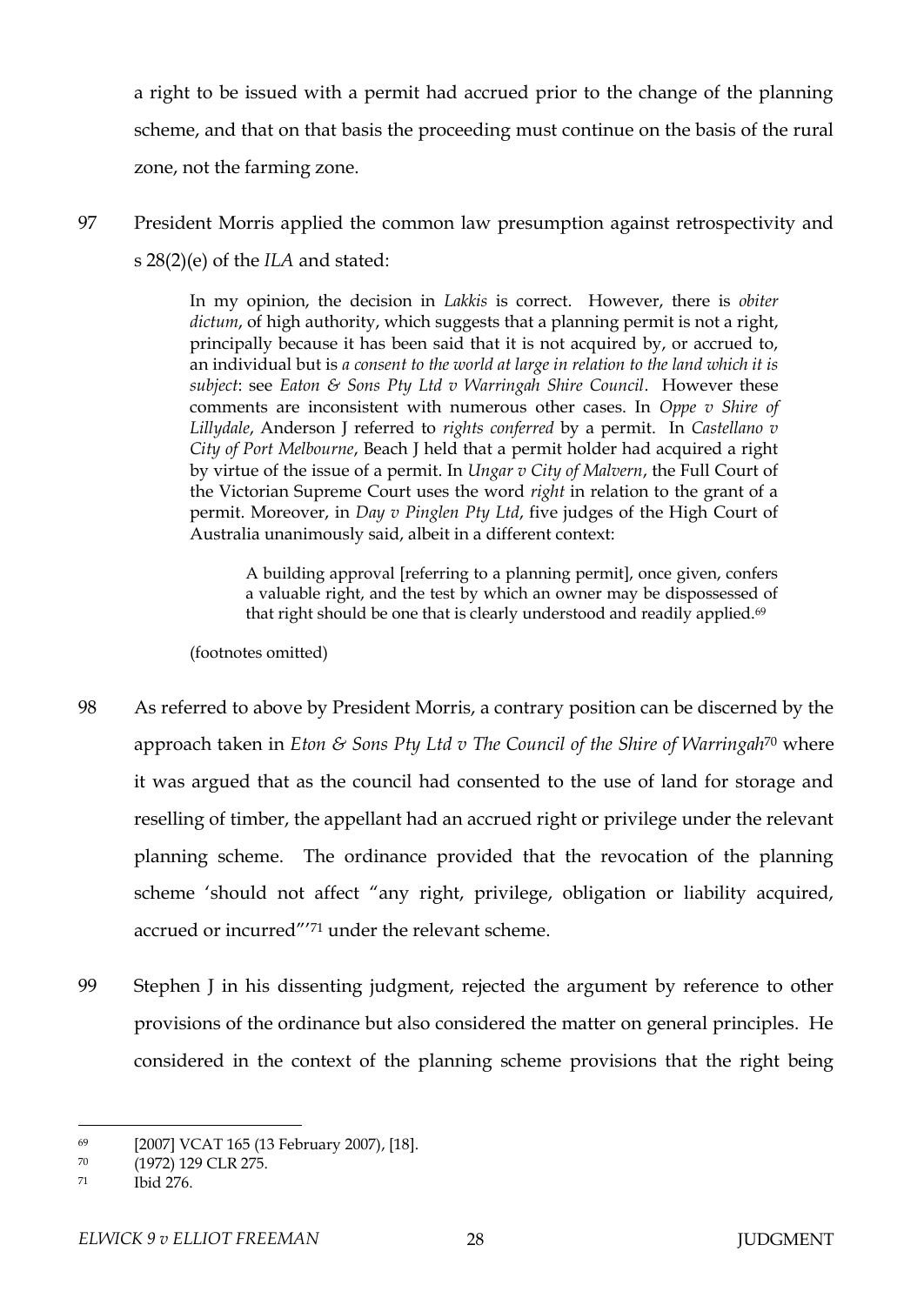referred to by reason of the relevant clause under consideration in that case protected only rights which have been acquired by or have accrued to an individual.

100 He concluded that a planning permit or consent does not confer a personal right on any individual; rather it is a consent in relation to the land – 'a consent to the world at large in relation to the land which it is subject'. <sup>72</sup> He went on to identify permits as 'relaxation of a prohibition imposed' by planning controls. Planning controls, he said:

> … took away the liberty a general law of occupiers of land to use their land is a saw fit but… enabled the renewed exercise of that liberty in a very qualified way if a consent from the responsible authority was first sought and obtained. To describe that situation is one in which a right or privilege had accrued to or been acquired by the appellant under the Scheme appears to me to be a misuse of the language; the effect of the Scheme when a permit is issued under it is merely that users of relevant land are in part remitted to their former liberties at general law.<sup>73</sup>

101 The Queensland Court of Appeal analysed this decision in *Caloundra City Council v Netstar Pty Ltd*<sup>74</sup> stating:

> Stephen J. considered an alleged right could not be protected so long as it was one common to the community as a whole. Those views clearly command respect, but were strictly *obiter* in that appeal, in which His Honour had already held that the provisions of a revoking ordinance, in another clause (cl. 66), made all the provision necessary or intended for preserving rights. In any event, Stephen J dissented in the outcome of that appeal.<sup>75</sup>

- 102 In my view, consistent with the views expressed by the Queensland Court of Appeal in *Caloundra City Council v Netstar*<sup>76</sup> and those of Morris J in *Simpson v Bass Coast SC,*<sup>77</sup> the observations by Stephen J in this dissenting judgment were obiter and are clearly distinguishable in the context of the question before me.
- 103 The context in which the term 'right' appears in these circumstances, is that of the *OC Act.*

<sup>72</sup> Ibid 293.

<sup>73</sup> Ibid 294.

<sup>74</sup> [2008] 1 Qd R 258.

<sup>75</sup> Ibid 273.

<sup>76</sup> [2008] 1 Qd R 258.

<sup>77</sup> [2007] VCAT 165 (13 February 2007).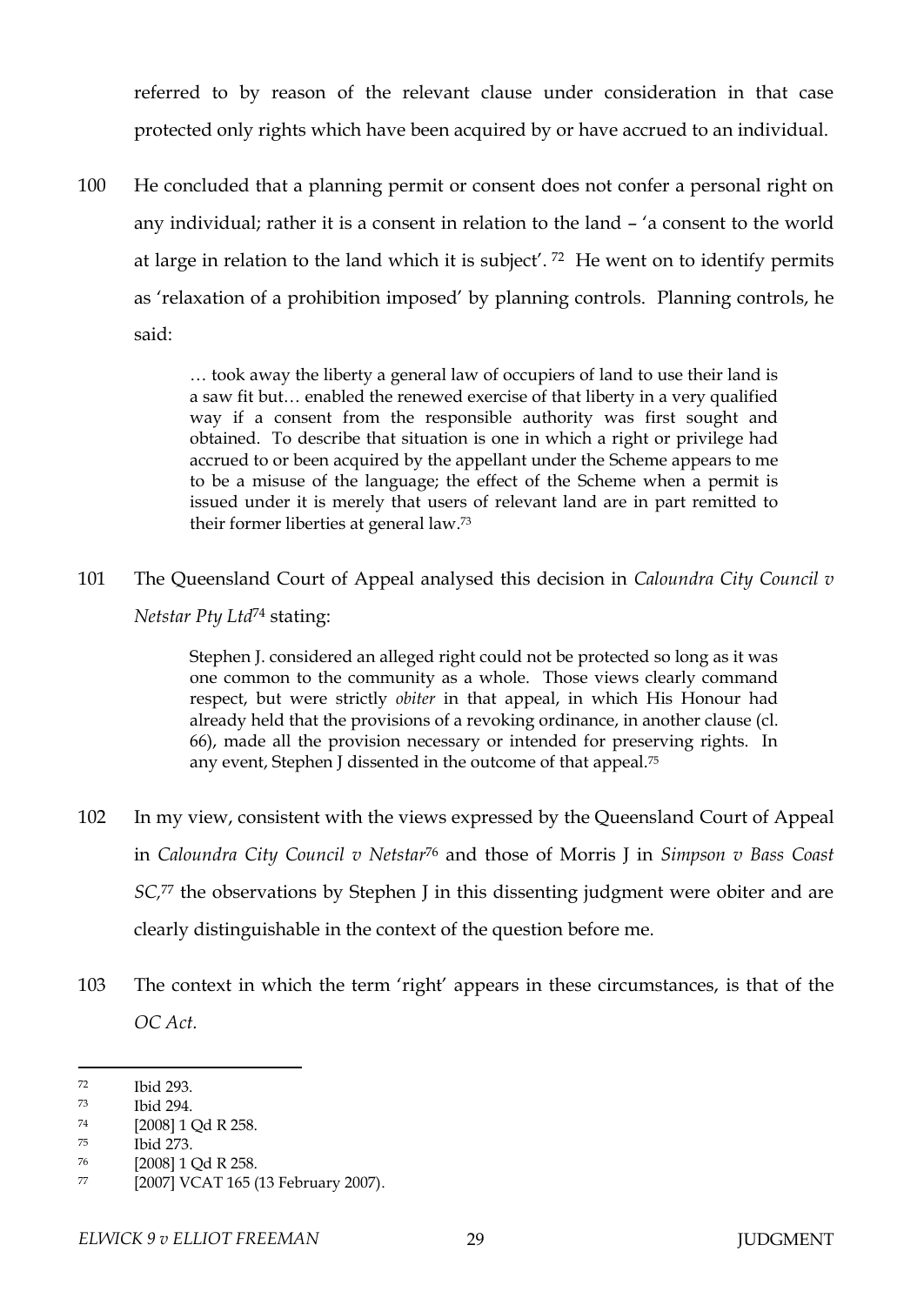104 The key issue to determine is whether a permitted use contained within a planning permit could be said to be a 'right' intended to be protected by sub-s  $140(b)(v)$  of the *OC Act*.

### **Is a planning permit a 'right' which is relevant to s 140 of the** *OC Act***?**

- 105 A rule of an owners corporation is of no effect if it is inconsistent with or limits a right or avoids an obligation under any other Act or regulation.<sup>78</sup>
- 106 As stated, it is notable that the 'right' referred to is limited to a statutory right a right under 'any other Act or regulation'. This is to be distinguished from reference to a common law right. It makes no reference to a category of 'right' which is personal or proprietary. Thus it is necessary to determine whether that 'right' is one *under any other Act or regulation.*
- 107 A detailed analysis of the history and purpose of the *OC Act* was set out by Riordan J in *Owners Corporation PS 501391P v Belinda Balcombe.*79 Upon analysis his Honour was satisfied that the functions and powers of Owners Corporations relate principally to common property issues, rather than the control of conduct or use.<sup>80</sup> His Honour considered whether a rule made under the former *Subdivision (Body Corporate) Regulations 2001* prohibiting the short-term letting of apartments was within the scope of owners corporations rule making powers. In summarising his finding that the relevant rule was invalid, it was said that 'Parliament did not demonstrate an intention to confer such extensive powers on owners corporations ... or for owners corporations to effectively have an unappellable right to overrule uses permitted under planning legislation'.<sup>81</sup>
- 108 Later, in *Owners Corporation RP 3454 v Belinda Ainley*, <sup>82</sup> Derham AsJ considered whether a rule preventing an owner of a lot from constructing a second storey on

<sup>78</sup> *OC Act* sub-s 140(b)(v).

<sup>79</sup> [2016] VSC 384 (22 July 2016).

<sup>80</sup> Ibid [70].

<sup>81</sup> Ibid [1].

<sup>82</sup> [2017] VSC 790 (21 December 2017).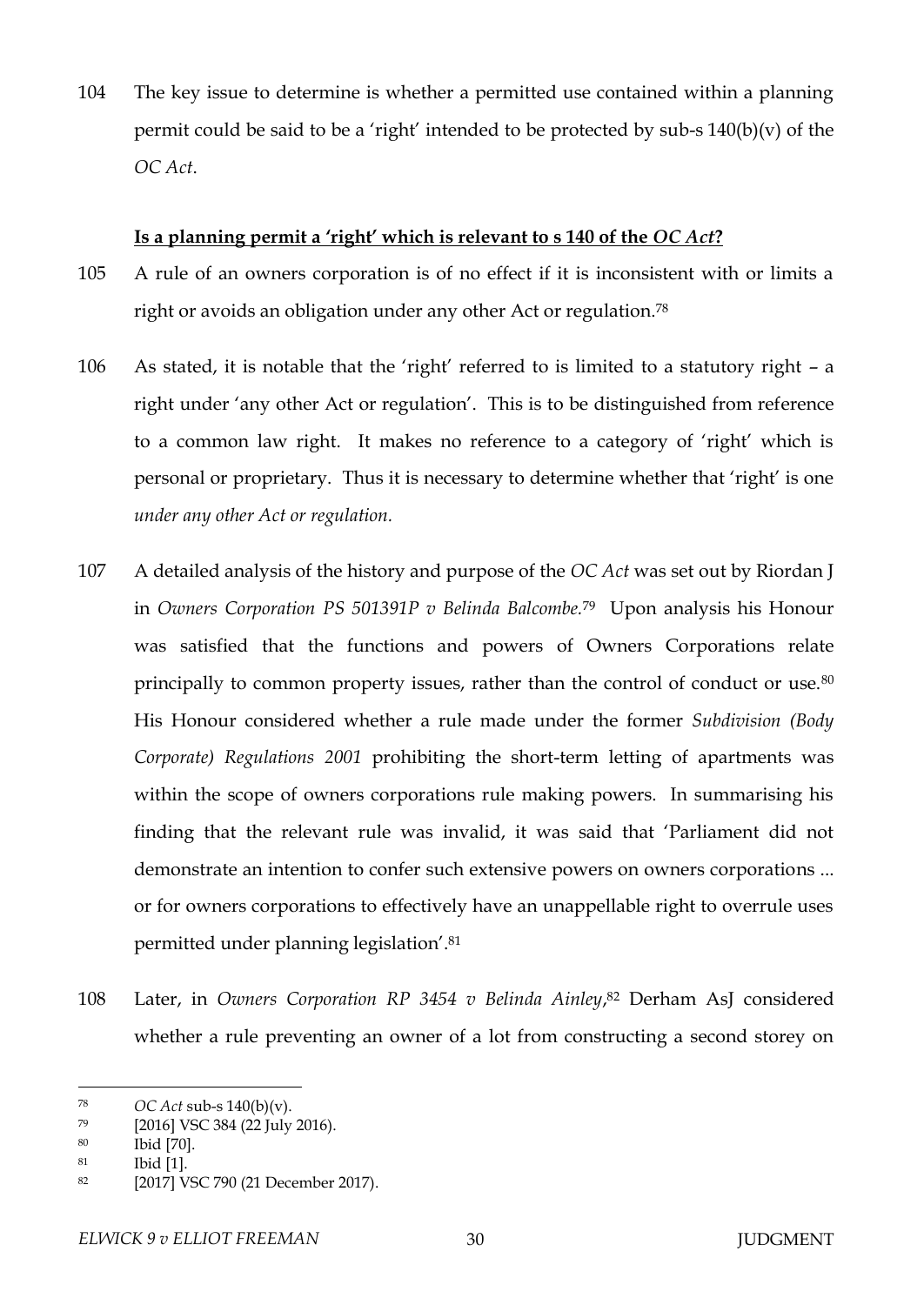that owner's lot was invalid because it was beyond the power of the owners corporation under the *OC Act*. Derham AsJ reinforced the view of Riordan J above.<sup>83</sup> It was stated that:

Having regard to the requirement cast upon lot owners to give notice to the OC of any application for a building or planning permit, the place in which to seek to enforce a properly made rule designed to maintain some uniformity of appearance is in the processes and proceedings of the lot owner obtaining the necessary permits. Not after that process is over.<sup>84</sup>

## And further:

the rule making power given to OC needs to be considered in the context … having regard to s 140 in the context of the legislative regime established in Victoria relating to planning and building.<sup>85</sup>

## (footnotes omitted)

- 109 There are mechanisms for an owners corporation to engage in the procedures for grant of a permit under the *PE Act* and if dissatisfied they can seek enforcement under the *PE Act*, or seek to have the permit varied.<sup>86</sup>
- 110 When one looks at the purposes of the respective legislation the *OC Act* is directed to dealing with the arrangements internally for members of the owners corporation whilst the *PE Act* deals with and regulates the use and development of land at large in Victoria affecting individual land owners and occupiers and the public more broadly. Both pieces of legislation affect a land owners common law rights to use and develop and enjoy their land or premises.
- 111 In *Boroondara City Council v Sixty Fifth Eternity Pty Ltd*, <sup>87</sup> Emerton J said:

A planning permit is permissive, but in a limited sense. It entitles the permit applicant to do certain things, but subject to any conditions in the permit and any other restrictions imposed by law on the use or development of the land. The grant of a planning permit will overcome a particular restriction on the use or development of the land, namely the requirement to obtain a planning

<sup>83</sup> Ibid [58].

<sup>84</sup> Ibid [82].

<sup>85</sup> Ibid [85].

<sup>86</sup> Elwick 9 Pty Ltd, 'Applicant's Outline of Submissions', Submission in *Elwick 9 v Freeman,* S CI 2018 00375, 28 February 2018, [39.3(b)].

<sup>87</sup> [2012] VSC 298 (10 July 2012).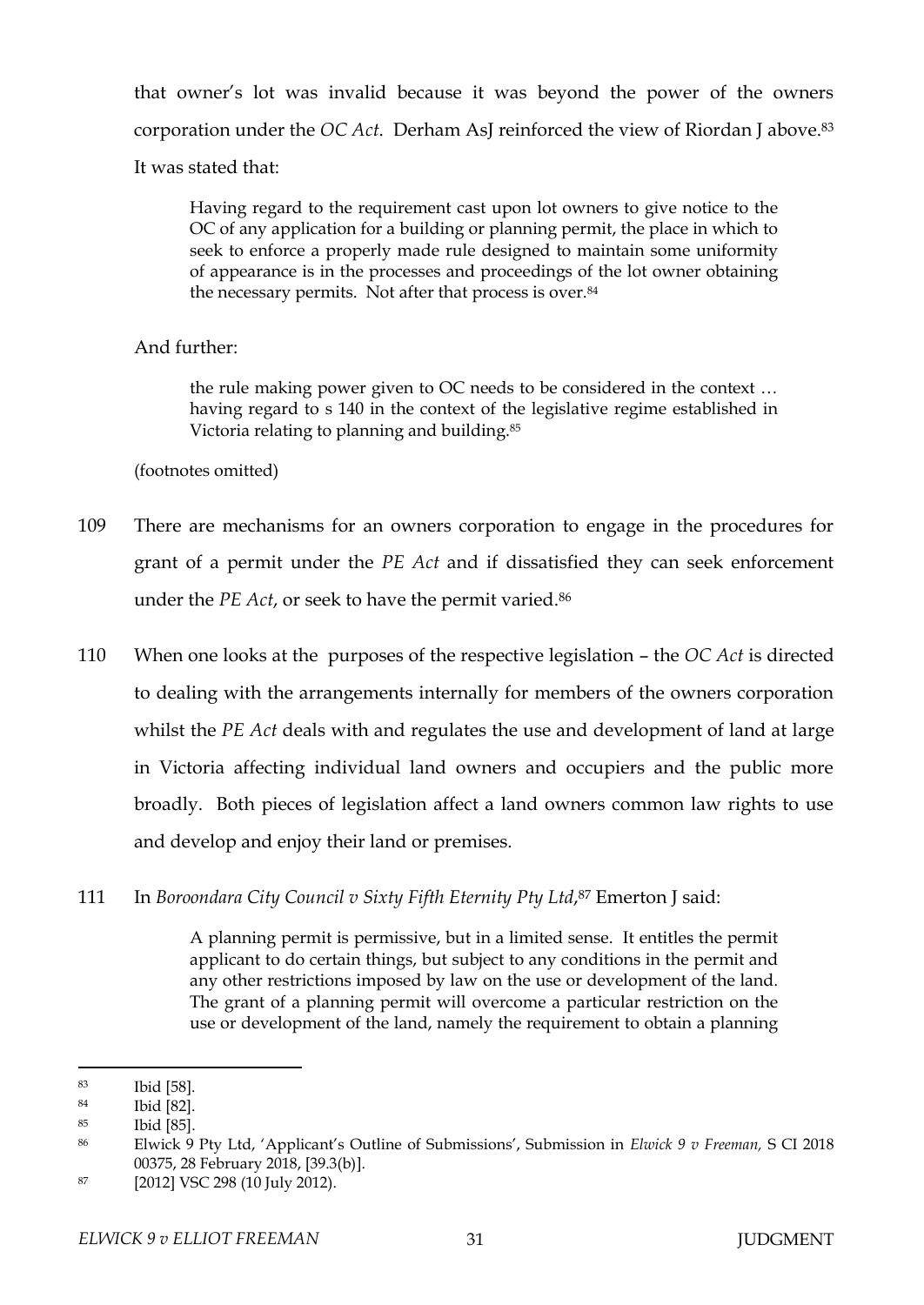permit under the Act, but it will leave other restrictions untouched. As a result, it is not unusual for a planning permit to authorise a use or development that cannot take place until some other legal barrier has been removed, for example, by the grant of a gaming licence or an approval under environment protection legislation. This is a function of the layering of controls over land use and development, including in the Act itself. <sup>88</sup>

- 112 In this context, a use permitted by a planning permit creates a substantive right to use the land in the manner specified (subject to the conditions). This cannot be displaced by an inconsistent rule of an owners corporation, the purpose of such rules relating principally to common property issues.
- 113 This interpretation of s 140(b)(v) of the *OC Act* enables it to work harmoniously with the *PE Act.* It is also consistent with the objectives of the *PE Act* found in s 4 of the *PE Act* which are set out previously above at paragraph 91. The proper mechanisms for resolving issues to do with land use are also contained in the *PE Act*.
- 114 There are mechanisms for an owners corporation to engage in the procedures for the grant of a permit under the *PE Act*<sup>89</sup> and if dissatisfied following the grant of a permit or if there is an alleged breach, this is remedied by seeking enforcement under the *PE Act*, or seeking to have the permit varied.<sup>90</sup>
- 115 As set out above, a planning permit is a substantive right. It is a valuable right. The planning permit was one which was issued under the provisions of the *PE Act*. The permit, or right is one which is a creature of statute. The right is established by the processes and procedures set out in the *PE Act*.
- 116 It is not a function or power of the *OC Act* to enforce compliance with the Permit. The *OC Act* is the wrong tool to enforce planning permit. That role is squarely the province of the *PE Act*. The use of the Rules to subvert this scheme of land management is inconsistent with s 140 of the *OC Act*.

<sup>88</sup> Ibid [47].

<sup>89</sup> *PE Act* ss 57, 82.

<sup>90</sup> See *Ainley* [2017] VSC 790 (21 December 2017), [53]–[89]; *Balcombe* [2016] VSC 384 (22 July 2016).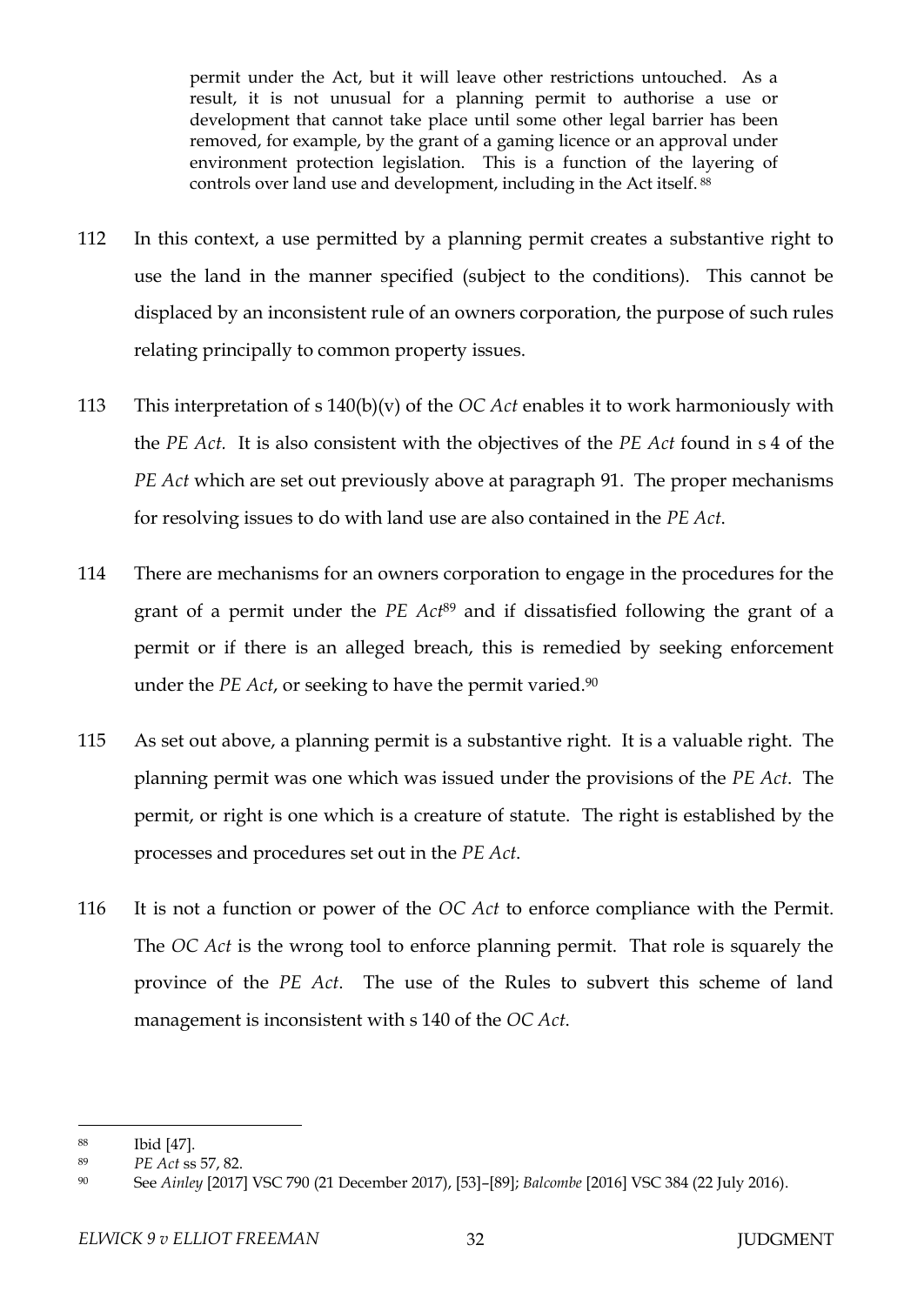- 117 This is not to say that a planning permit is a 'right' for all purposes. It is clearly a 'right' for the purposes of s 140 of the *OC Act* and to the extent that the Rules are inconsistent with or seeks to limit the right granted under another Act, being the *PE Act* the Rule is 'of no effect'.
- 118 It follows that the interpretation of an owners corporation rule which has the effect of limiting, or is inconsistent with the right granted by way of planning permit will be inconsistent with s 140 of the *OC Act*.

### **Is the right 'under' statute?**

- 119 The first respondents position is that although a planning permit may confer a right, that the right is not 'under' the *PE Act*, but rather it is created under the relevant Planning Scheme.<sup>91</sup>
- 120 This interpretation fails to give weight to the relevant provisions of the *PE Act* relating to permits, including that the ability to apply for and have issued a planning permit which is found under the PE Act,<sup>92</sup> as well as enforcement mechanisms.<sup>93</sup>
- 121 Both the permit and the planning scheme are creatures of the *PE Act*, such both can be said to be 'under' the Act.
- 122 The planning scheme is a creature of the *PE Act* and that is authorised by the *PE Act.*  As such, the right can be said to be a 'right' *under* the *PE Act*.
- 123 In any event, s 38 of the *ILA* defines a 'subordinate instrument' as an instrument made *under* an Act—
	- (a) that is a statutory rule; or
	- (b) that is not a statutory rule but  $-$

<sup>91</sup> Elliot Freeman, 'Respondent's Outline of Submissions', Submission in *Elwick 9 v Freeman,* S CI 2018 00375, 7 March 2018, [36].

<sup>92</sup> *PE Act* ss 47–68.

<sup>93</sup> Ibid ss 87–91, 114–130.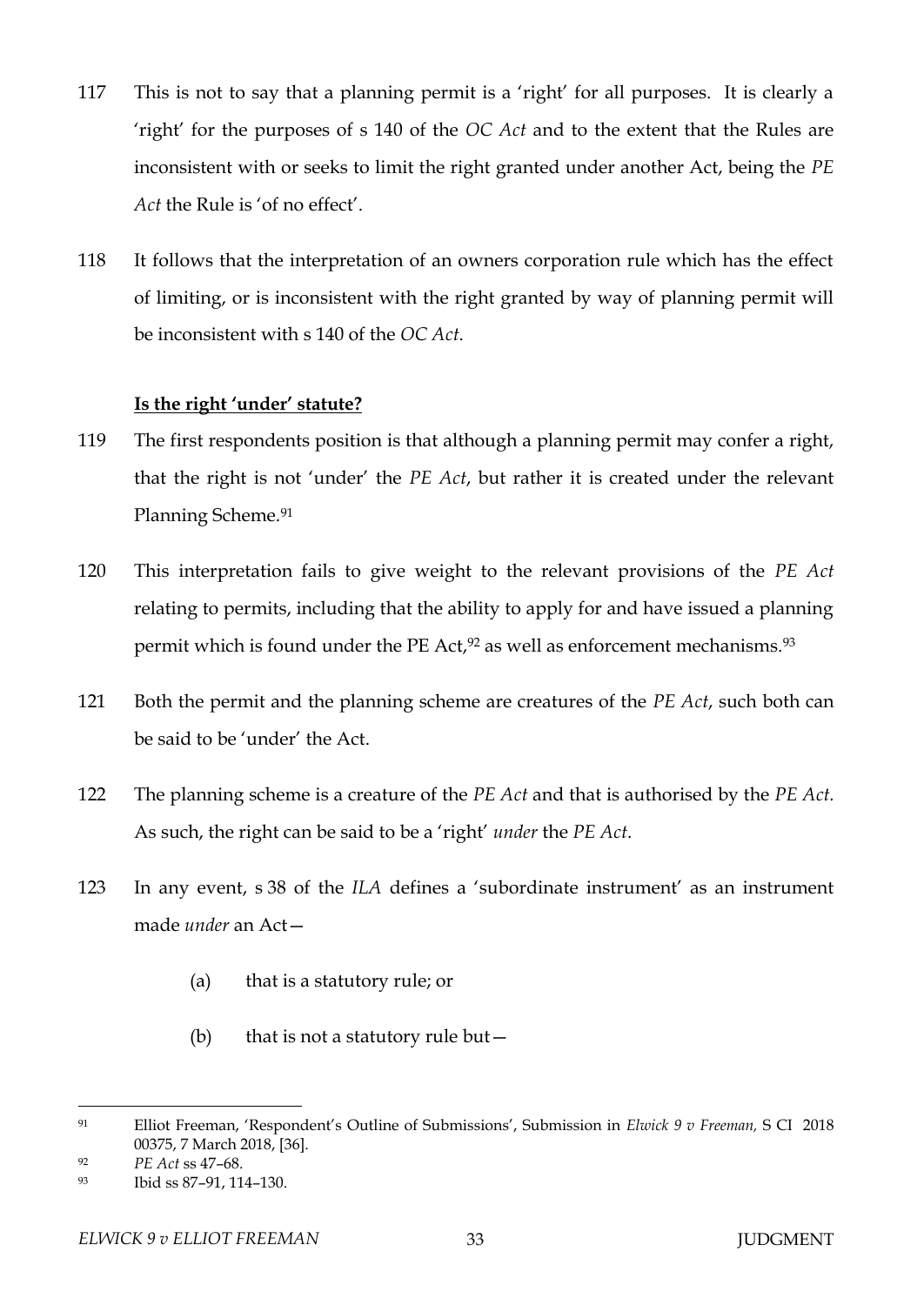- (i) contains regulations, rules, by laws, proclamations, Orders in Council, orders or schemes; or
- (ii) is of a legislative character;

(emphasis added)

- 124 It is clear from this definition that a planning scheme is a subordinate instrument, which is 'an instrument *under* an Act'.
- 125 It follows then that if the permit is made under the planning scheme (subject to the *PE Act*), and the planning scheme is made *under* the *PE Act*, the direct nexus between the permit and the *PE Act* is such that the right *is* under the *PE Act* and therefore under an Act for the purposes of sub-s 140(b)(v) of the *OC Act.*

### **Is there inconsistency between the planning permit and the Tribunal's orders?**

- 126 The planning permit allows the Gym to operate from 6.00am whereas the Orders made by the Tribunal on 9 November 2017 restrict the operation until 8.00am. The Orders clearly limit the right enjoyed by the permit holder to use the land for a gym pursuant to the terms of the Permit and are thus inconsistent with that right. It is both *inconsistent* with and a *limitation* of the planning permission granted pursuant to the *PE Act* to restrict the hours of operation to 8.00am.
- 127 Consequently, the decision of the Tribunal to make such an Order is beyond the power and extent of the Rules because to interpret the Rules in a manner which overrides or limits the Permit is inconsistent with s 140 of the *OC Act*. To the extent of that excess the Orders cannot stand.
- 128 The potential for inconsistency with s 140 of the *OC Act* was raised during the hearing before the Tribunal and whilst no direct challenge to the validity of the Rules was put by way of seeking a declaration or otherwise, that is no bar to the Court determining that the extent of the Orders made are in error due to their inconsistency with the right granted by way of planning permit.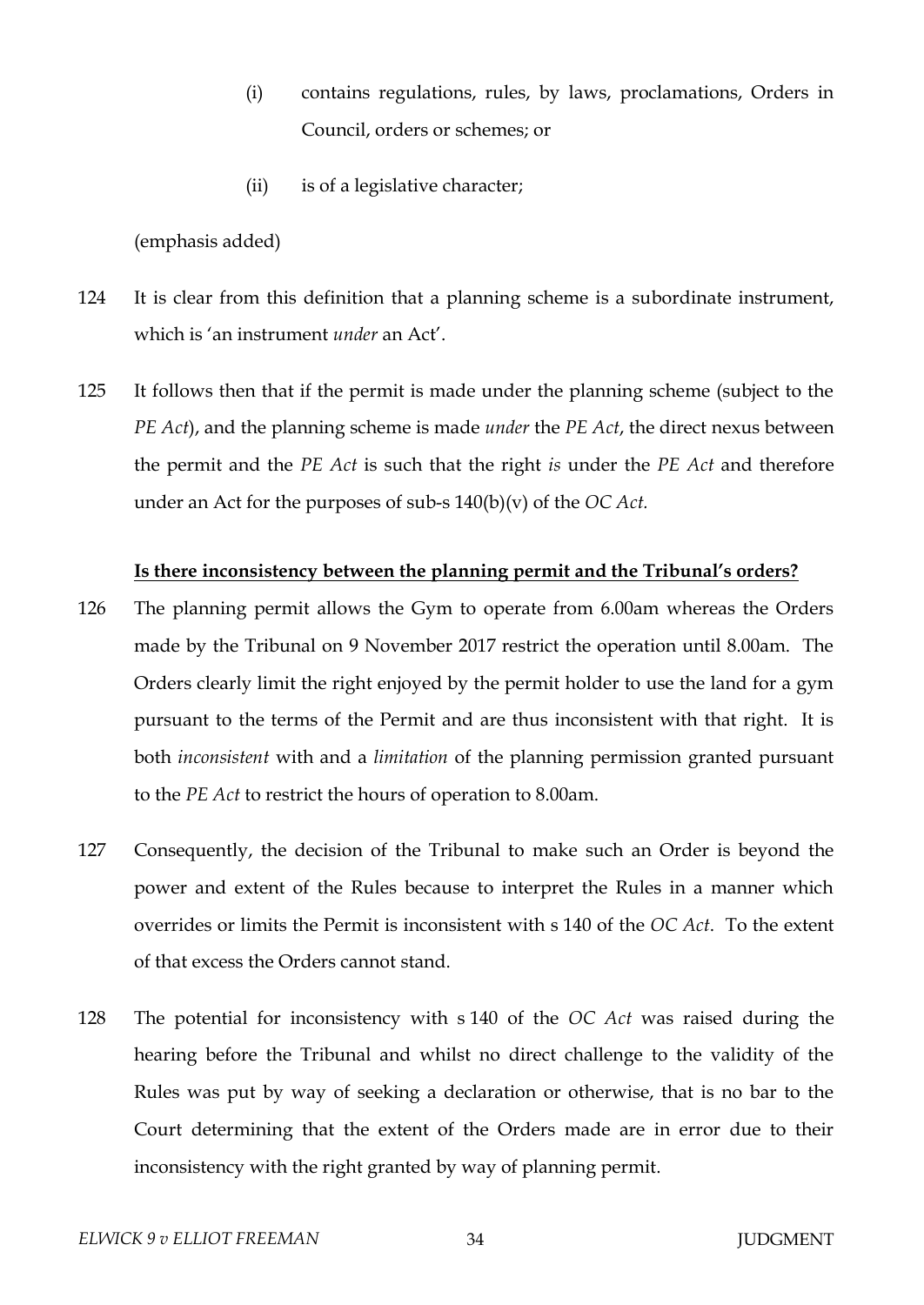129 In the context of this appeal, the Tribunal cannot make an order which would be inconsistent with or limit the terms of the right granted under the *PE Act*. That is not to say that the Rules have no work to do. Rather, they must not override the terms of the Permit and must be read down to the extent of that inconsistency.

#### **Conclusion**

- 130 I have already noted that during the course of the trial I had indicated that I was satisfied that leave to appeal be granted. Leave is formally granted.
- 131 I have determined to allow the appeal on the basis of the incompatibility with s 140 of the *OC Act* grounds, being grounds encompassed by questions 3-5.
- 132 In summary, I conclude that:
	- a) The Tribunal gave oral reasons for the decision and that those reasons disclosed a path of reasoning which is consistent with the legal obligations under s 117 of the *VCAT Act* and otherwise.
	- b) The Orders made granting liberty to apply have the effect of not finally determining the proceeding. Interim or ancillary orders are permissible in accordance with s 165(3) of the *OC Act.* However, this issue is not determinative of the appeal.
	- c) The effect of the Orders restricting the hours of operation of the gym to 8.00am is inconsistent with s 140 of the *OC Act.* Insofar as the Orders reflect this limitation or inconsistency with the Permit, the Permit being a right created under statute, the Orders cannot stand. For the purpose of the interpretation of sub-s 140(1)(b) of the *OC Act,* a permitted use under a planning permit is a 'right' under the *PE Act* and s 140 of the *OC Act* operates to restrict the power of the Tribunal to making orders consistent with the limitation imposed by s 140 of the *OC Act*.
- **ELWICK 9 v ELLIOT FREEMAN** 35 **JUDGMENT** 133 The relief sought by Elwick 9 is to remit the matter back to the Tribunal to be heard and determined by a differently constituted Tribunal and in accordance with